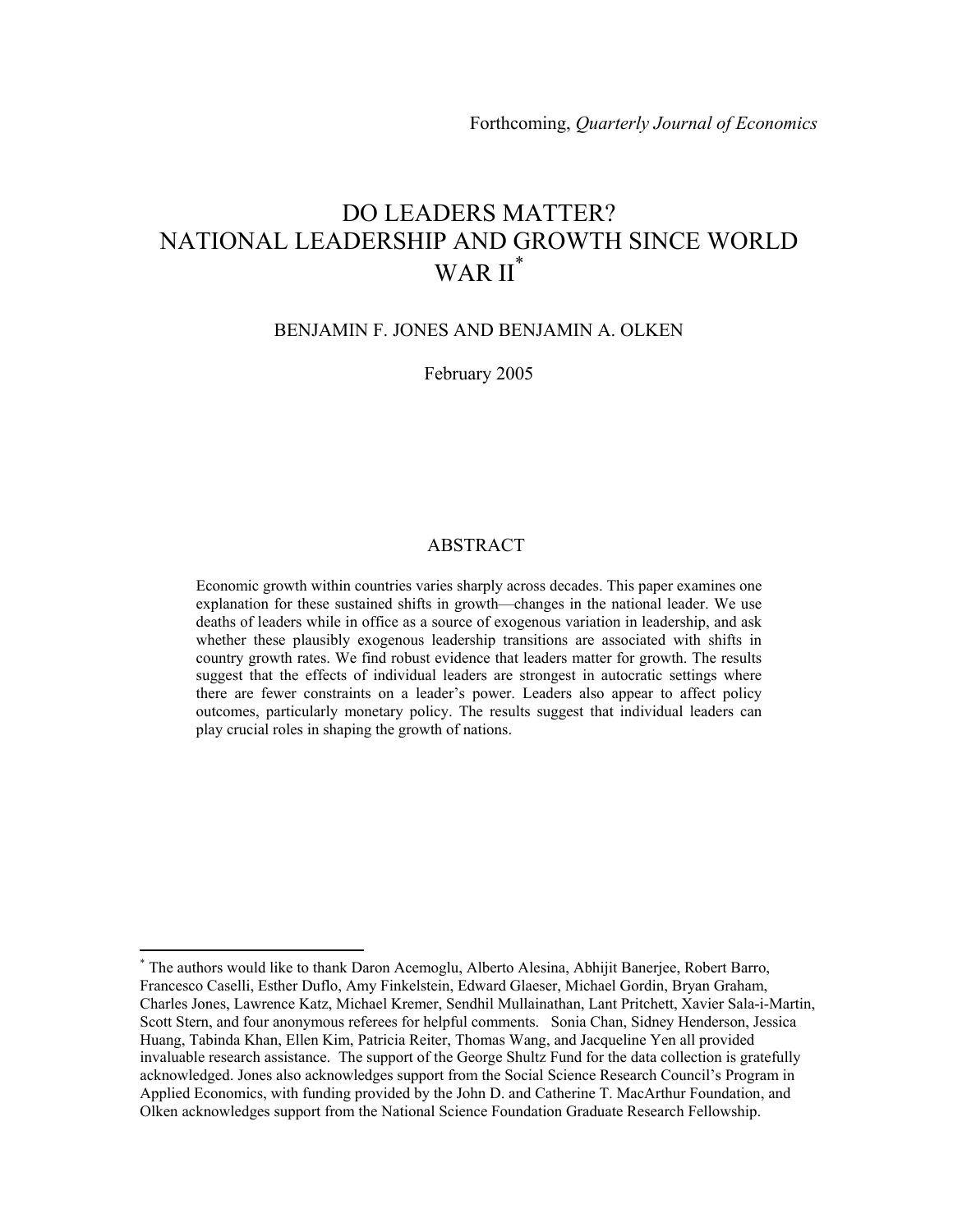"There is no number two, three, or four… There is only a number one: that's me and I do not share my decisions."

-- Felix Houphouet-Boigny, President of Cote D'Ivoire (1960-1993)

### **I. INTRODUCTION**

 In the large literature on economic growth, economists have given little attention to the role of national leadership. While the idea of leadership as a causative force is as old if not older than many other ideas, it is deterministic country characteristics and relatively persistent policy variables that have been the focus of most econometric work.<sup>1</sup>

 Recent research, however, suggests that countries frequently experience dramatic reversals in growth, so that a country's growth in one decade is often little related to growth in the next [Easterly et al. 1993; Pritchett 2000]. These reversals are an important part of the growth experience for many countries, particularly in the developing world. Moreover, the explanations for such reversals are not likely to be found in the slowmoving explanatory variables typically used in the cross-country growth literature. Shocks and/or higher frequency events can presumably provide better explanations.

 This paper asks whether national leaders, who change sharply and at potentially high frequency, have a causative effect on growth. In addition to informing our understanding of the growth process, this question also relates to an old debate over the relative roles of individuals and historical forces in shaping outcomes. From this latter perspective, looking at growth outcomes sets the bar for individual leaders quite high. One

 <sup>1.</sup> See, for example, Sachs and Warner [1997] on geography, Easterly and Levine [1997] on ethnic fragmentation, La Porta et al. [1999] on legal origin, and Acemoglu et al. [2001] on political institutions.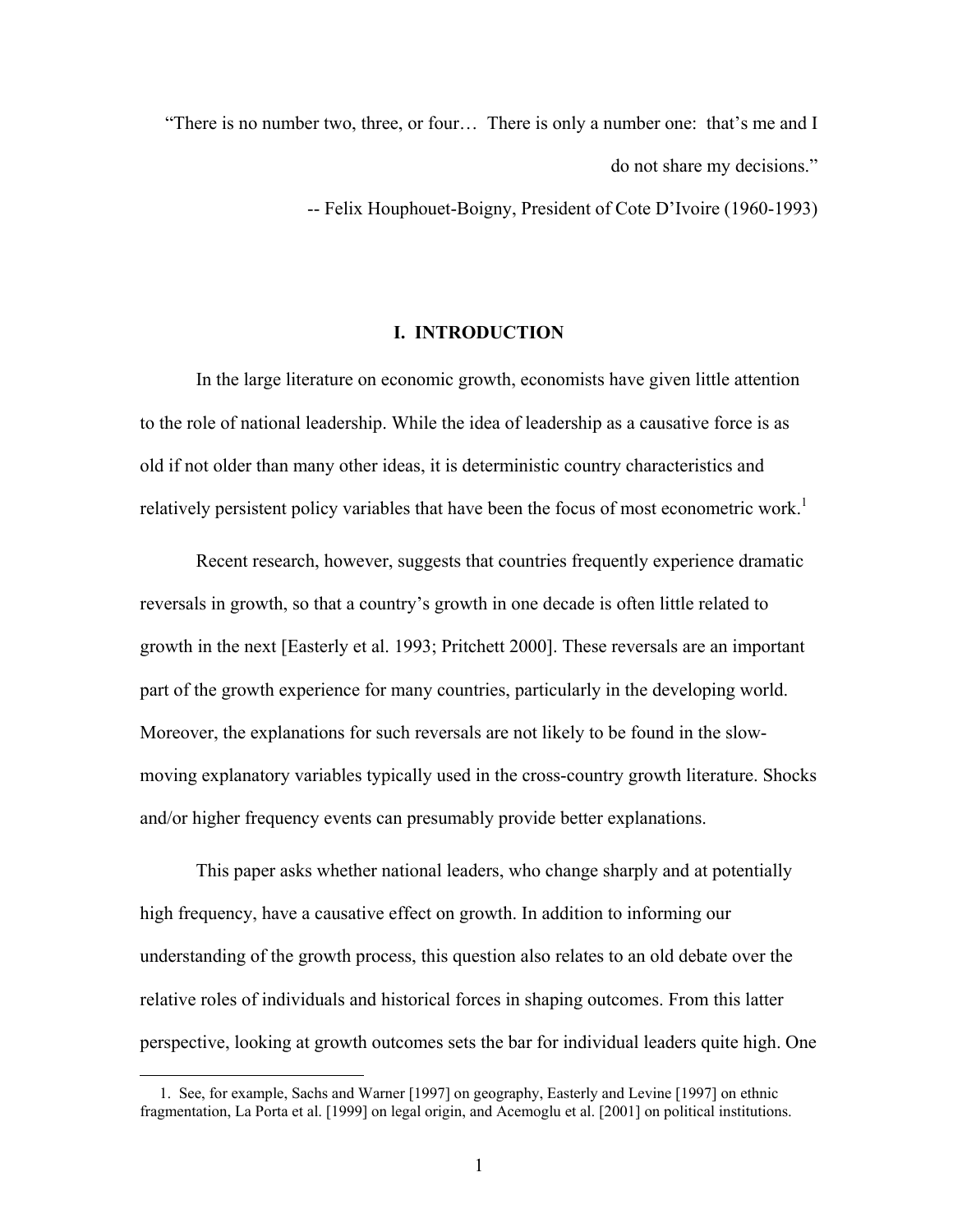might believe that leaders can influence various government policies long before one is willing to believe that leaders could impact something as large as aggregate economic growth.

 To examine whether leaders can affect growth, one can investigate whether changes in national leaders are systematically associated with changes in growth. The difficulty, of course, is that leadership transitions are often non-random, and may in fact be driven by underlying economic conditions. For example, there is evidence in the United States that incumbents are much more likely to be reelected during economic booms than during recessions [Fair 1978; Wolfers 2001]. Other research has found, in cross-country settings, that high growth rates inhibit coups [Londregan and Poole 1990].<sup>2</sup>

 To solve this problem, we focus our examination on cases where the leader's rule ended at death due to either natural causes or an accident. In these cases, the *timing of the transfer* from one leader to the next was essentially random, determined by the death of the leader rather than underlying economic conditions. These deaths therefore provide an opportunity to examine whether leaders have a causative impact on growth.

 This paper uses a data set on leaders collected by the authors. We identified all national leaders worldwide in the post World War II period, from 1945 to 2000, for whom growth data was available in the Penn World Tables. For each leader, we also identified the circumstances under which the leader came to and went from power. Using the 57 leader transitions where the leaders' rule ended by death due to natural causes or an accident and where growth data was available, we find robust evidence that leaders

 <sup>2.</sup> Although other literature has found that growth rates have little predictive power in explaining the tenure of leaders more generally [Bienen and van de Walle 1991].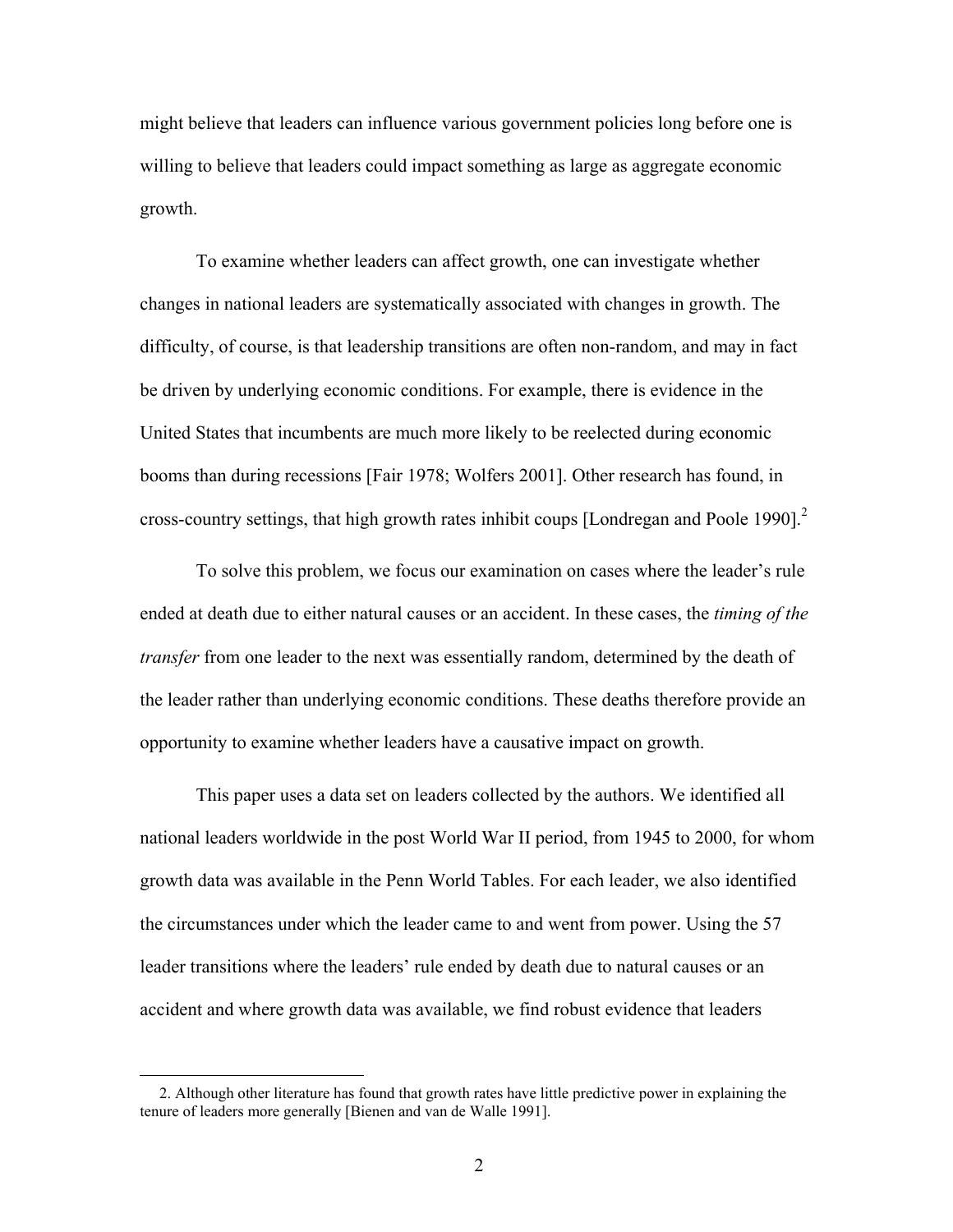matter. Growth patterns change in a sustained fashion across these leadership transitions. The magnitude of these changes is large; the estimates imply that a one standard deviation change in leader quality leads to a growth change of 1.5 percentage points per year.

We then examine whether leaders matter more or less in different contexts. In particular, one might expect that the degree to which leaders can affect growth depends on the amount of power vested in the national leader. We find evidence that the death of leaders in autocratic regimes leads to changes in growth while the death of leaders in democratic regimes does not. Moreover, among autocrats, leader effects appear more pronounced when leaders have fewer constraints on their power.

We also examine what policies appear to change when leaders change, and find that leaders do affect some policy outcomes. In particular, we find substantial effects of leaders on monetary policy, while we see at best ambiguous evidence for changes in fiscal policy and trade policy. Interestingly, we find no unusual changes in either external conflicts or civil wars associated with leader deaths, though the fact that these events are relatively rare means we may not have sufficient statistical power to detect conflict effects in our sample.

 The remainder of this paper is organized as follows. Section 2 discusses existing literature and debates about the role of national leaders. Section 3 presents the empirical methodology used in the paper. Section 4 presents the main results of the impact of national leaders on their nations' growth. Section 5 examines how country-level characteristics affect the degree to which leaders matter. Section 6 examines what policies seem to be affected by individual leaders. Section 7 concludes.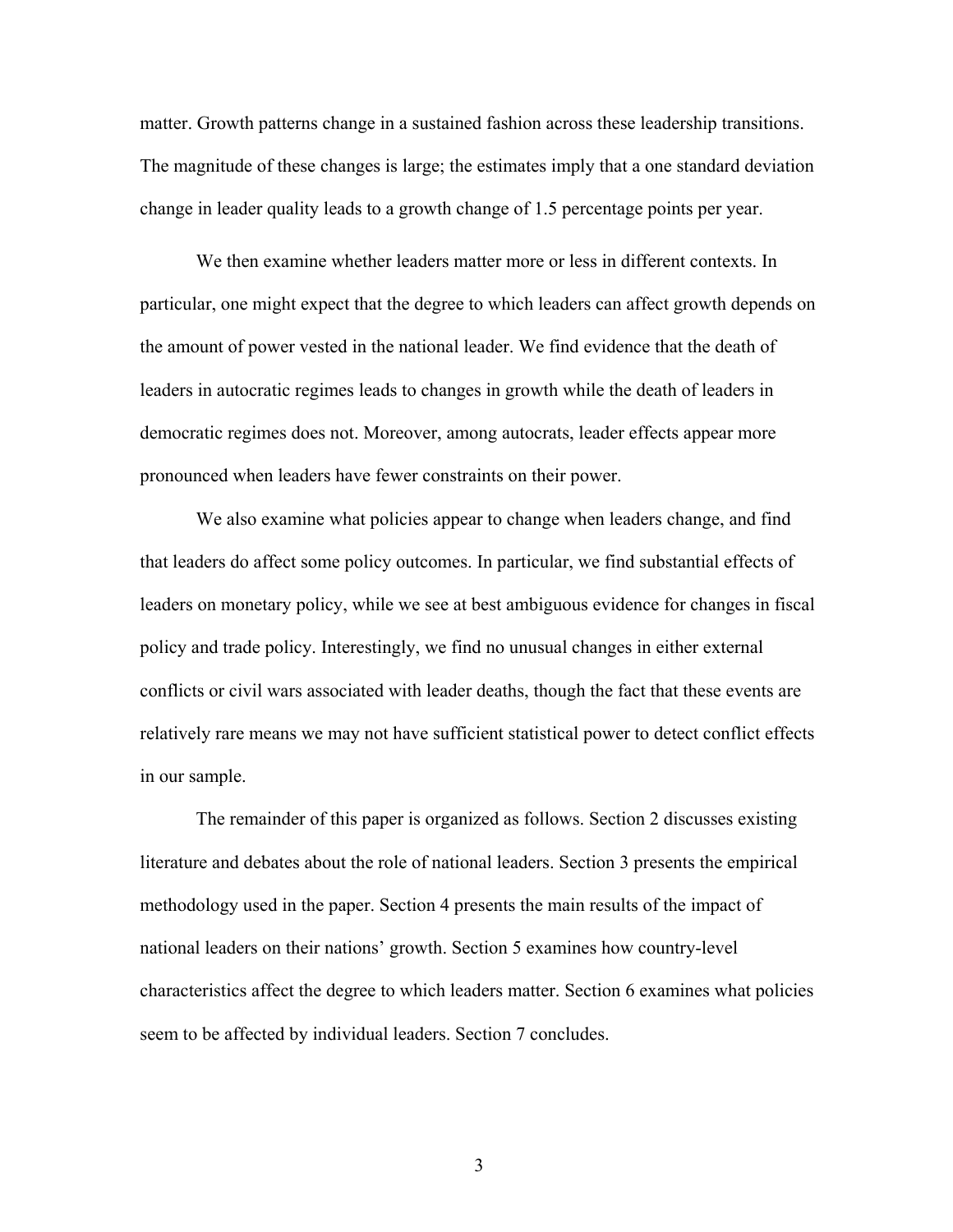### **II. INDIVIDUALS, DETERMINISM, AND THE HISTORICAL DEBATE**

 The debate over the relative roles of individuals and deterministic forces in shaping historical outcomes is both old and unsettled. Within this debate, authors range from absolutist stances to more moderate, inclusive ones. At one extreme, Tolstoy's historical theory is perhaps the most dismissive of leaders, seeing so-called historic figures as mere ex-post justifications for events wholly beyond any individual's influence [Berlin 1978]. Marx, in his *Eighteenth Brumaire of Louis Napoleon* [Marx 1852], allows some minimal agency for leaders but argues that leaders must choose from a historically determined set of choices, which means that they have much less freedom to act than they think they do. More broadly, Marx's materialist dialectic continues to inspire many thinkers who see the contest of social or economic forces trumping the roles of individuals. These traditions often see leaders as merely symbolic: "labels" to describe particular expressions of underlying social phenomena. To Tolstoy, Marx, and others, leaders typically claim immodest powers although they are in fact of little consequence. Meanwhile, the population at large – and historians in later analysis – may accept this pretense as part of a long tradition, ingrained through religious faith, of believing in a higher power [Tolstoy 1869]. A modern view of leadership in the psychology literature considers the very idea of powerful leaders a social myth, embraced to satisfy individuals' psychological needs [Gemmill and Oakley 1999].

 In contrast, there are absolutist extremes in which individuals are seen as the decisive influences in history -- the so-called "Great Man" view. From this perspective, the evolution of history is largely determined by the idiosyncratic, causative influences of certain individuals, and perhaps a very small number. Thomas Carlyle articulated this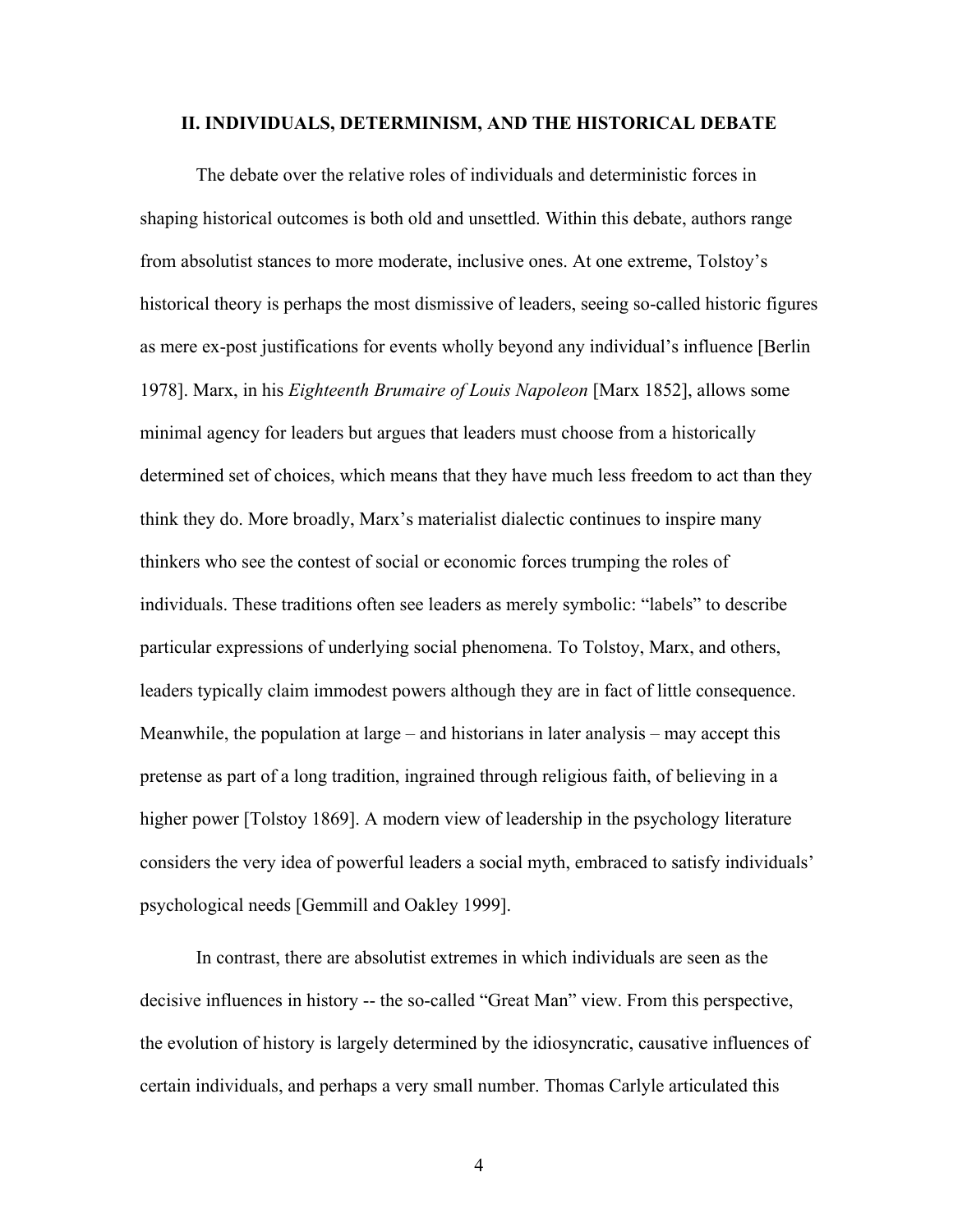historical theory clearly in his study of the French Revolution and later works [Carlyle 1837, 1859], and it perseveres today especially among military historians, who tend to see the individual leader as the key to military outcomes. For example, the British historian John Keegan has written that the political history of the twentieth century can be found in the biographies of six men: Lenin, Stalin, Hitler, Mao, Roosevelt, and Churchill [Keegan  $2003$ ].<sup>3</sup>

 These extremely different historical viewpoints cloud a possible broad middle ground. Isaiah Berlin distinguishes in the debate over historical determinism between the singular approach of the "hedgehogs" and the flexibility of the "foxes" [Berlin 1978]. In Berlin's menagerie, Marx and Carlyle are hedgehogs. Weber, whose sociological theories act as a counterpoint to Marx on many dimensions, is a fox. Weber sees a role for "charismatic" leadership in certain circumstances [Weber 1947]. He allows for possibly substantial individual roles, but only in those cases where the national bureaucracy, or possibly traditional social norms, do not stand in the way of the individual. For Weber, individuals, historical forces and institutions are all important and they interact in an important way.

 The texture of this possible middle ground has been investigated most extensively in political science, with particular attention to the ability of institutions to restrain leaders in democracies. The possibility of profound restraints on a democratic leader's power is raised from one direction – leadership selection – in Schumpeter's observation that political leaders must compete for electoral votes [Schumpeter 1950], an idea that can

 <sup>3.</sup> Outside of military history, the great man view fell out of fashion for many historians in the twentieth century, its demise related to the seeming inevitability of World War I and Herbert Butterfield's broad attack, *The Whig Interpretation of History*, on earlier historical reasoning [Butterfield 1931].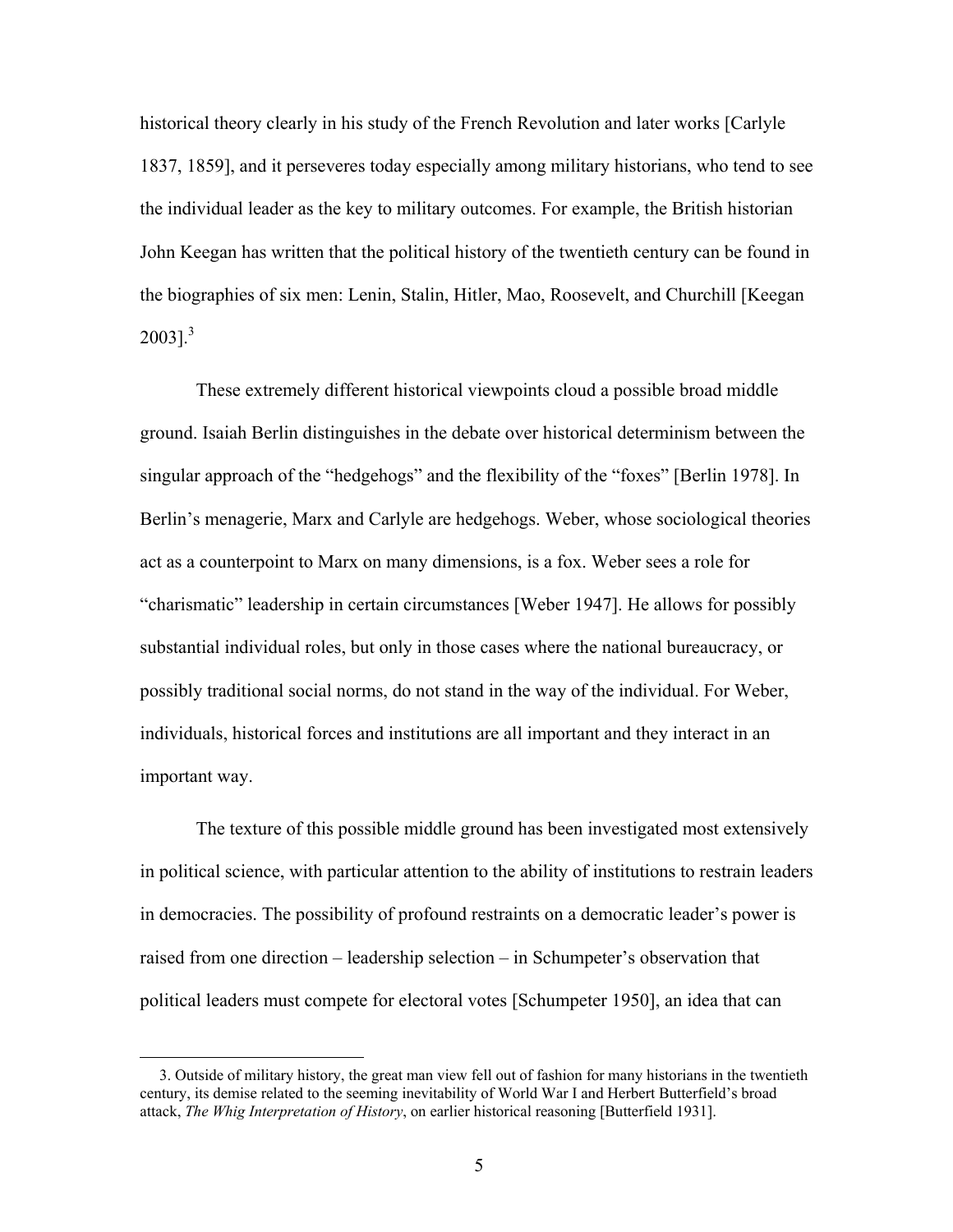produce decisive constraints through the median voter theorem [Downs 1957]. More broadly, the presence of many "veto players", either constitutionally-based institutions or opposing political parties, may severely constrain the action space of leaders and policy outcomes [Tsebelis 2002]. On the other hand, there is evidence that, in the context of legislatures, politicians are not fully constrained by electoral pressures, allowing some room for personal ideological views and party affiliations (see, for example, Kalt and Zupan 1984, Poole and Rosenthal 1984, Levitt 1996, and Lee, Moretti and Butler 2004]. All told, the evidence suggests that the degree to which political leaders may affect economic outcomes may depend on the institutional context.

 Meanwhile, the rapidly expanding literature on economic growth has paid little formal attention to the role of individual leaders. Recent growth research has, however, building on North [1990], moved beyond conceptions of convergence based on purely economic factors to consider the role of institutions and social context in shaping economic outcomes. Among other results, this literature has found relationships between some measures of political institutions and macroeconomic outcomes [Keefer and Knack 1995; Hall and Jones 1999; Quinn and Woolley 2001; Acemoglu, Johnson, and Robinson 2001], although convincingly identifying the causal effects of institutions is difficult [Glaeser et al. 2004]. But if institutions have explanatory power, it is then perhaps a natural next step to ask whether national leaders, who may partly control or substitute for formal institutions, exert personal influences on growth.<sup>4</sup>

 <sup>4.</sup> If the economics literature takes the idea that individual personalities matter seriously, it is primarily in the management literature, which has seen many studies of the impacts of particular CEOs, with notable contributions by Johnson et al. [1985] and Bertrand and Schoar [2003], who estimate leader effects on firm behavior. In the micro-development literature, recent work by Duflo and Chattopadhyay [2004] also examines leader effects at the village level in India.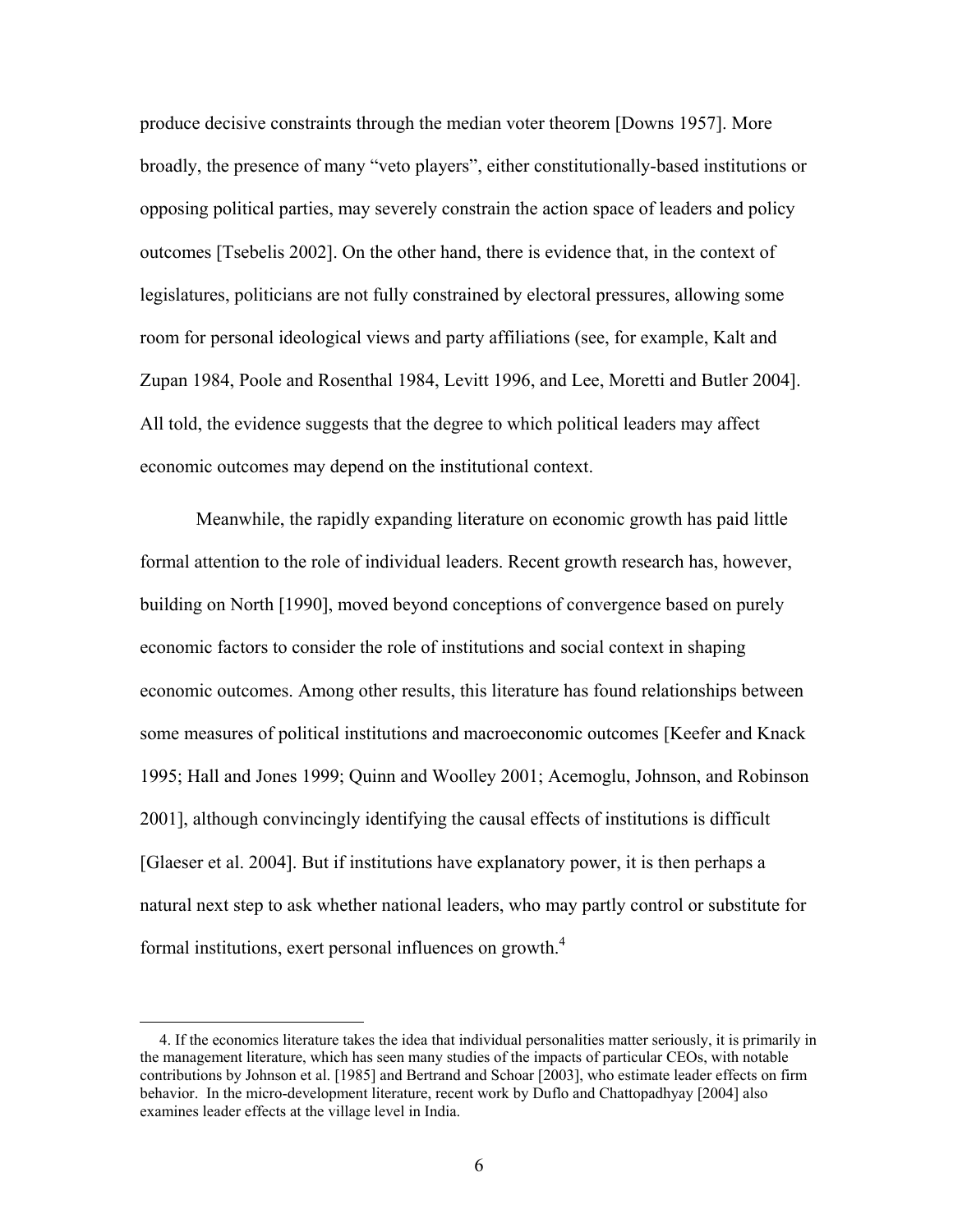In this paper we study national leaders explicitly and find that leaders do matter. In particular, our statistical tests reject the deterministic view where leaders are incidental to the evolution of their national economies. At the same time, we find that leader effects are limited to those settings in which they are relatively unconstrained. Changes in leaders in democracies appear to have no effect on economic growth. Leaders in autocracies, however, and particularly those without parties or legislatures to contest their rule, appear to have very large effects on growth. Thus our results fall most closely with Weber; leaders matter, but only in settings where other institutions are weak.

 In the following sections we develop our methodology, present our results, and examine the interaction of leader effects with descriptions of their institutional constraints.

### **III. METHODOLOGY**

The key question in this paper is whether growth rates change in a statistically significant manner across randomly-timed leader deaths. In this section, we derive two tests for whether leaders matter, a standard Wald test and a nonparametric Rank test.

To begin, consider the following growth process:

$$
g_{it} = v_i + \theta l_{it} + \varepsilon_{it},
$$

where  $g_{it}$  represents growth in country *i* at time *t*,  $v_i$  is a fixed-effect of country *i*, and  $\varepsilon_{it}$  is normally distributed error term with mean 0 and variance  $\sigma^2_{a}$ . The term  $l_{it}$  represents leader quality, which is fixed over the life of the leader. Leaders are selected as follows:

$$
l_{it} = \begin{cases} l_{it-1} & P(\delta_0 g_{it} + \delta_1 g_{it-1} + ...) \\ l' & 1 - P(\delta_0 g_{it} + \delta_1 g_{it-1} + ...), \end{cases}
$$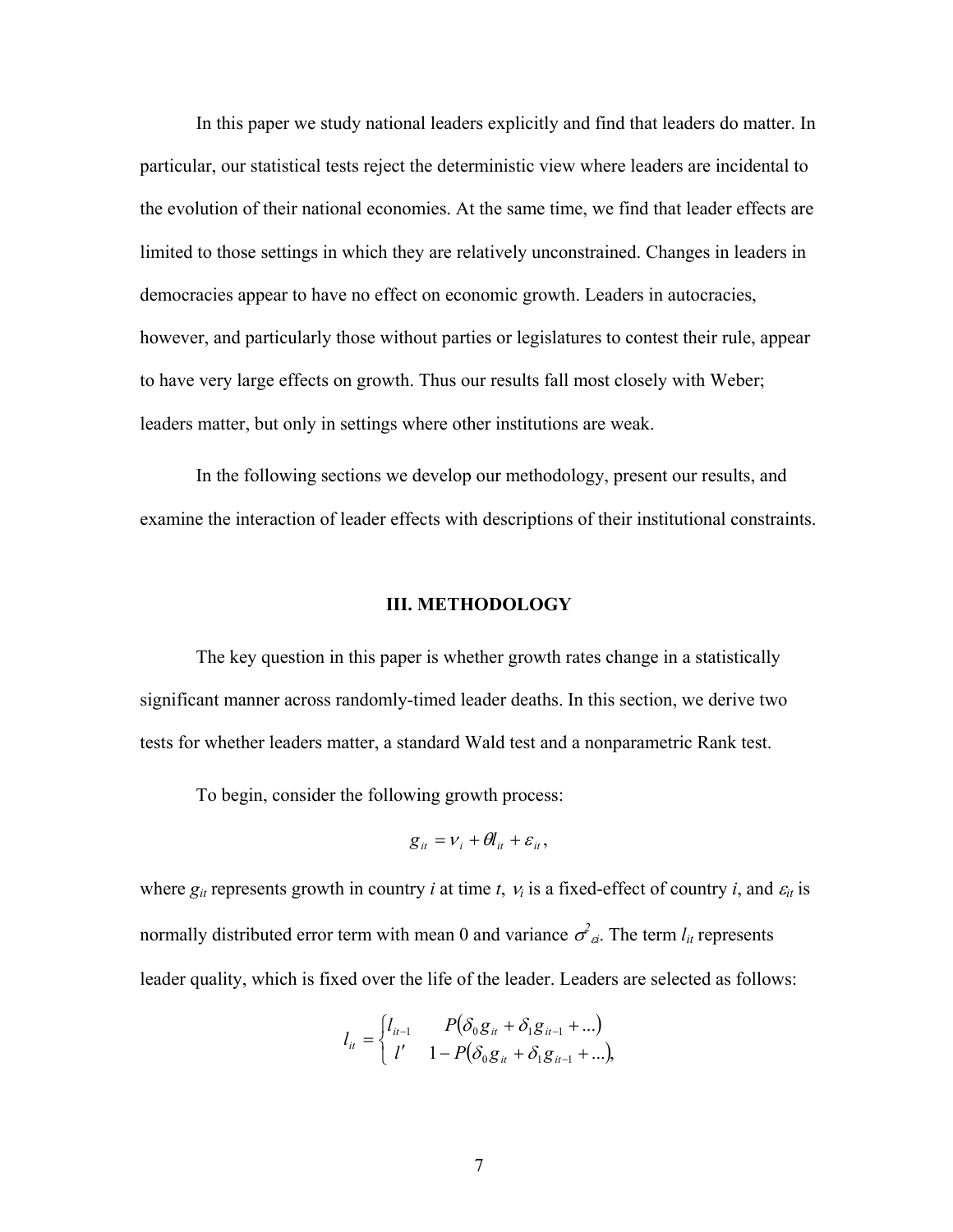where *l'* is normally distributed, with mean  $\mu$ , variance  $\sigma^2$ , and  $Corr(l, l') = \rho$ . The fact that the probability of a leader transition can depend on growth captures the idea that, in general, leader transitions may be related to economic conditions.

The question we wish to answer is whether  $\theta = 0$  or not, i.e. whether leaders have an impact on economic outcomes. If leader transitions were exogenous, a natural approach would be to look at the joint significance of leader fixed effects—i.e., dummy variables for each value of  $l_{it}$ — to see whether there were systematic differences in growth associated with different leaders. Given the endogeneity of leader transitions, however, this test may find significant results even under the null that  $\theta = 0$ , because leadership transitions, and thus the end dates of the leader fixed effect, may be related to atypical realizations of growth.

Comparing the difference in these fixed effects across leadership transitions caused by leader deaths solves part of the problem, as the date of the transition between leaders is now exogenously determined with respect to growth. However, the other end of the fixed effect for these leaders is still endogenously determined. Therefore, rather than compare differences in fixed effects, we compare differences in dummies that are true in the *T* periods before the death and in the *T* periods after the leader death.

 In particular, denote by *PRE <sup>z</sup>* average growth in the *T* years before a leader death in year *z*, and denote by  $\overline{POST}$  *z* average growth in the *T* years after the leader dies.<sup>5</sup> Then the change in growth across the leader transition in country *i* will be distributed:

<u>.</u>

 <sup>5.</sup> To simplify the exposition, assume for the moment that during each of these periods, there is only one leader. This assumption does not affect the statistical tests because, under the null that  $\theta = 0$ , the variance as written in expression (2) would still be exactly correct even if there were multiple leaders in the pre or post period.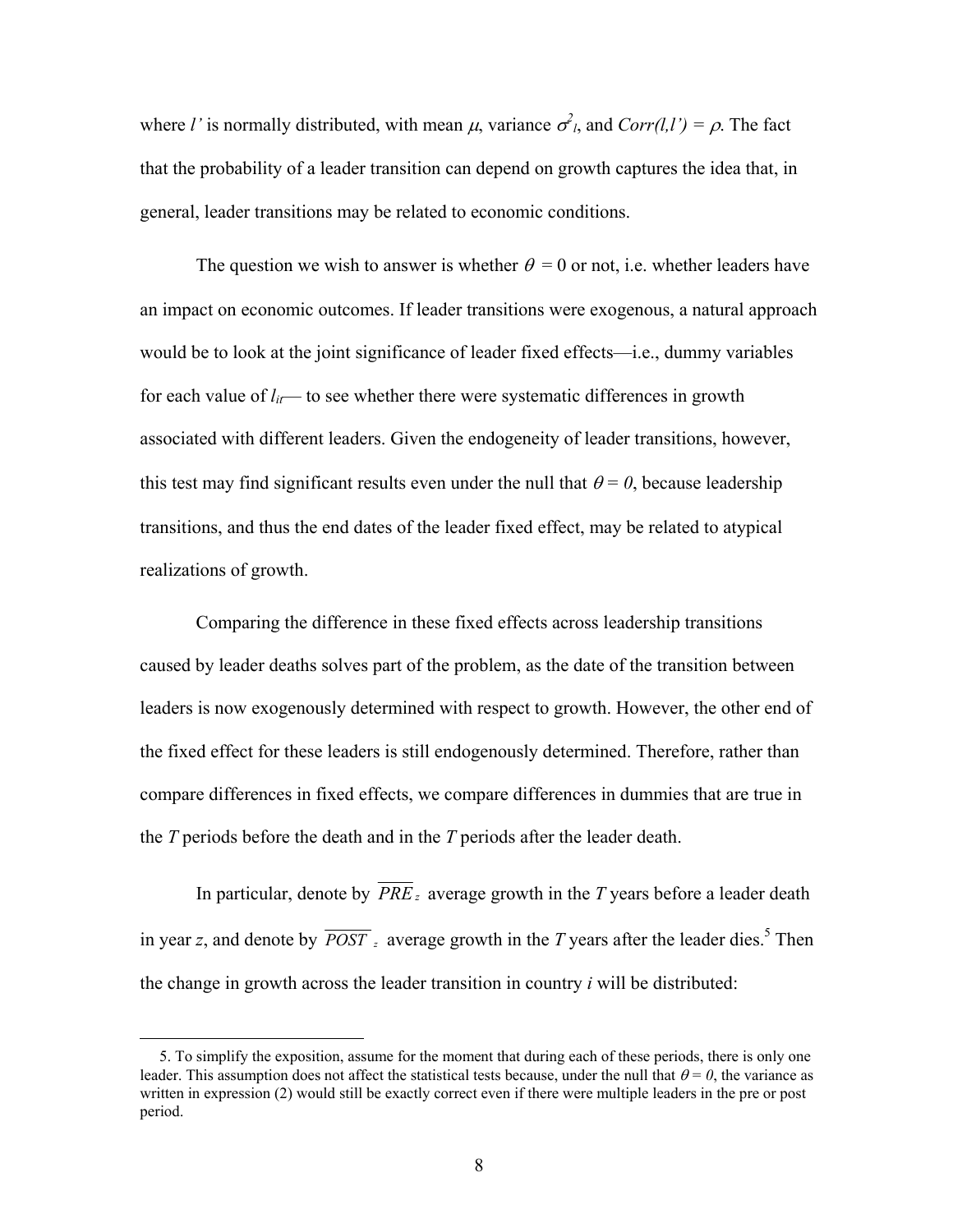(1) 
$$
\widehat{POST - PRE}_z \sim N\left(0, 2\frac{\sigma_{si}^2}{T} + 2\theta^2 \sigma_l^2 (1 - \rho)\right)
$$

The variance of  $\widehat{POST - PRE_z}$  is equal to the sampling variance,  $2\sigma_{ci}^2/T$ , plus the variance from the expected difference in leaders,  $2\theta^2 \sigma_l^2$ , less twice the covariance due to the correlation in leaders,  $\theta^2 \sigma_l^2 \rho$ .

Under the null hypothesis that leaders do not matter,  $\theta = 0$ . Therefore, under the null, the change in growth across a leader transition in country *i* will be distributed:

(2) 
$$
\widehat{POST - PRE}_z \sim N\left(0, 2\frac{\sigma_{ei}^2}{T}\right)
$$

We can easily develop a Wald test statistic based on this null hypothesis. Define

(3) 
$$
J = \frac{1}{Z} \sum_{i=1}^{Z} \frac{\left(\widehat{POST-PRE}_i\right)^2}{2\widehat{\sigma}_{si}^2/T},
$$

 $\overline{a}$ 

where  $\sigma_{ei}^2$  is an estimate of  $\sigma_{ei}^2$  for country *i*,  $\widehat{POST - PRE_i}$  represents the change in growth around a leader death in country *i*, and *Z* is the number of leaders. If the number of observations of country *i* is large, so that  $\sigma_{si}^2$  is a good estimate for  $\sigma_{si}^2$ , then under the null  $Z^*J$  will be distributed  $\chi^2(Z)$ .<sup>6</sup>

 The magnitude of *J* is informative as well. Recalling equation (1) and rearranging terms,

 <sup>6.</sup> This exposition is based on simple *iid* errors. In the empirical work, we consider a more general error process that allows for heteroskedasticity and AR(1) autocorrelation when computing the *J* statistic.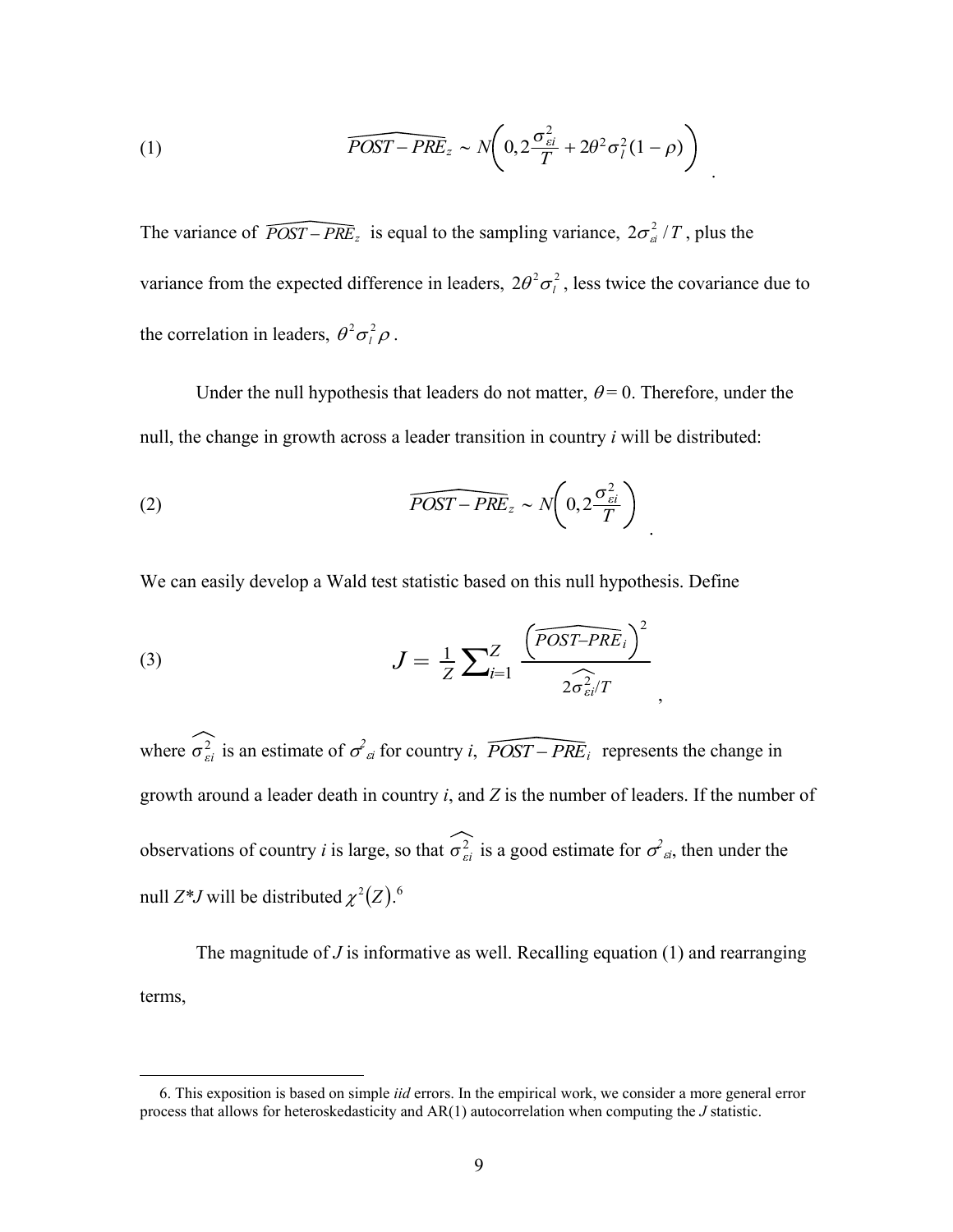(4) 
$$
\theta^2 = \frac{(J-1)\sigma_{\varepsilon}^2}{T\sigma_l^2(1-\rho)}.
$$

Normalizing  $\sigma_l$  to 1, setting  $\rho = 0$  and substituting in the variance of the error process,  $\sigma_{\varepsilon}^2$ , provides a conservative estimate of how much one standard deviation in leader quality affects growth. That is, we can estimate  $\theta$ , the magnitude of leader effects.

 We also consider a general, nonparametric test that does not depend on assumptions about the structure of the growth process.<sup>7</sup> This test simply asks whether the change in growth around a leader death is unusual given the changes in growth witnessed in that country at other years. We calculate the percentile rank of  $\widehat{POST - PRE_z}$  for each actual leader death date within the distribution of  $\widehat{POST - PRE}_{it}$  for other years in that leader's country. This percentile rank, denoted *rz*, will be uniformly distributed over the interval [0,1] under the null hypothesis that leaders don't matter. Under the alternative hypothesis that leaders *do* matter, *rz* should be closer to extreme values—i.e. closer to 0 or 1—than would be predicted by a uniform distribution.

 We can therefore form a test-statistic that is the nonparametric analogue of the Wald test. To do so, first define  $y_z = \left| r_z - \frac{1}{2} \right|$ . Under the null,  $E[y_z] = \frac{1}{4}$ ,  $Var[y_z] = \frac{1}{48}$ , so that one can form the test-statistic:

$$
K = \frac{\sum (y_z - \frac{1}{4})}{\sqrt{\frac{Z}{48}}}.
$$

 $\overline{a}$ 

 <sup>7.</sup> This test is a modification of the Rank test developed by Corrado [1989] in the context of the event study literature in finance.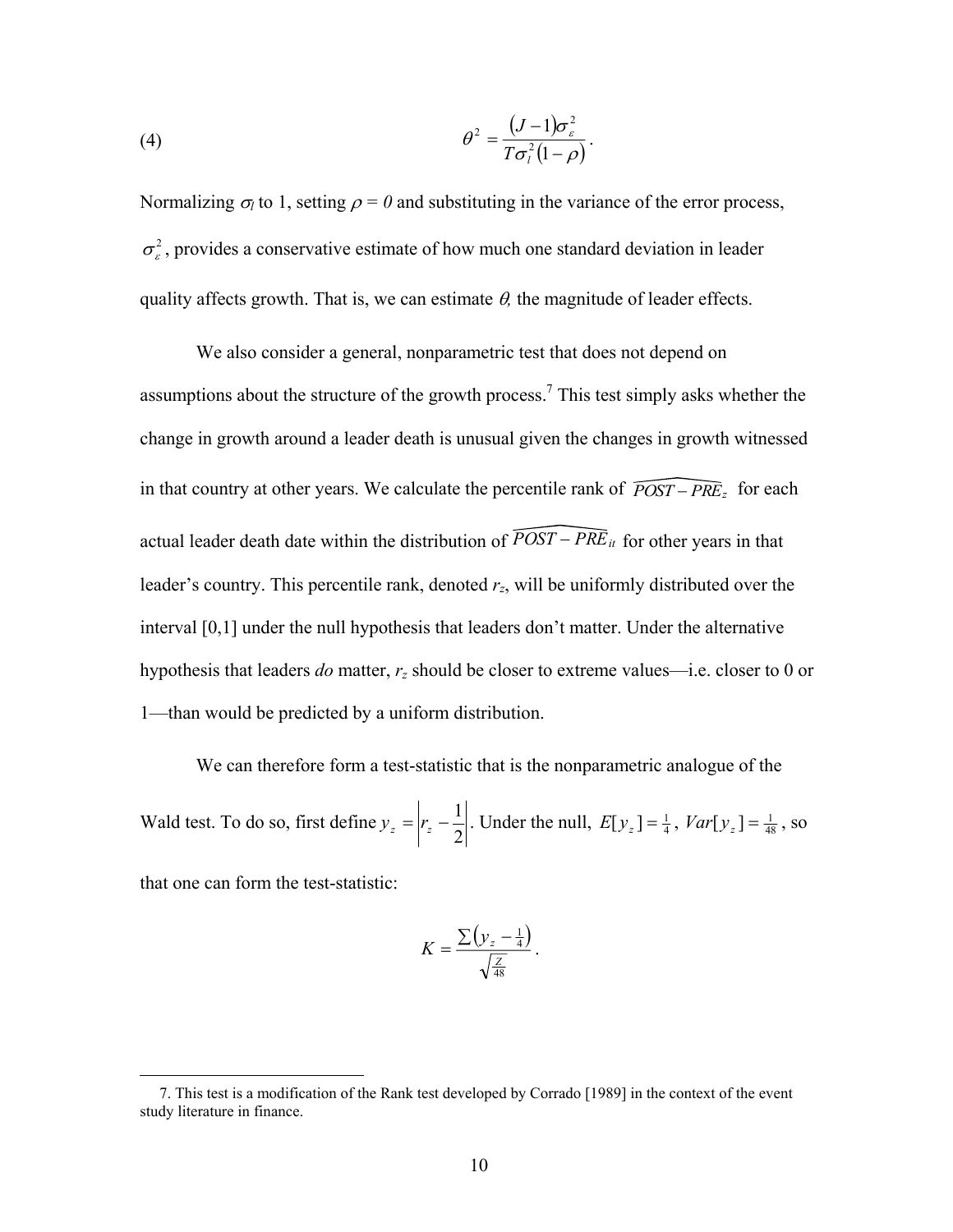A nonparametric test for whether  $\theta \neq 0$ —i.e., whether the changes in  $\widehat{POST - PRE}$ , at leader deaths are systematically larger than average—is a one-sided test of whether *K* is systematically larger than is expected under the null.<sup>8</sup>

 In the empirical work, we will also consider the possibility that there is heterogeneity in  $\theta$  and  $\rho$  across countries. The degree to which leaders can affect growth (θ) and the correlation of successive leaders (ρ) may vary across institutional, historical, or social contexts, and we can examine this possibility by considering our empirical tests on subsets of leader deaths that share observable characteristics.

Note finally that, even if  $\theta \neq 0$ , the tests may still fail to reject the null. If successive leaders tend to be alike -- because  $\rho$  is close to 1 or  $\sigma_l^2$  is close to 0 -- then the tests will fail to reject even if leaders affect growth. Moreover, if the growth process in a country is extremely noisy, so that  $\sigma^2_{\alpha i}$  is large, then it becomes more difficult to detect leader effects. A rejection of the null hypothesis therefore implies that leaders matter in three senses: (i) leaders impact outcomes, (ii) leaders vary enough that different leaders lead to different outcomes, and (iii) the impact of leader transitions is large relative to average events that occur in their countries.

 $\overline{a}$ 

 <sup>8.</sup> In large samples, the Central Limit Theorem implies that *K* will be distributed under the null as  $N(0,1)$ . In practice, given the small number ( $\leq 40$ ) of growth observations in each country, the rank is distributed as a discrete uniform variable rather than a continuous uniform. This discreteness slightly increases the variance of *yz*, and failing to account for this issue will lead to over-rejection of the null. To be conservative, we therefore rely on Monte Carlo simulations to generate the exact distribution of *K* under the null.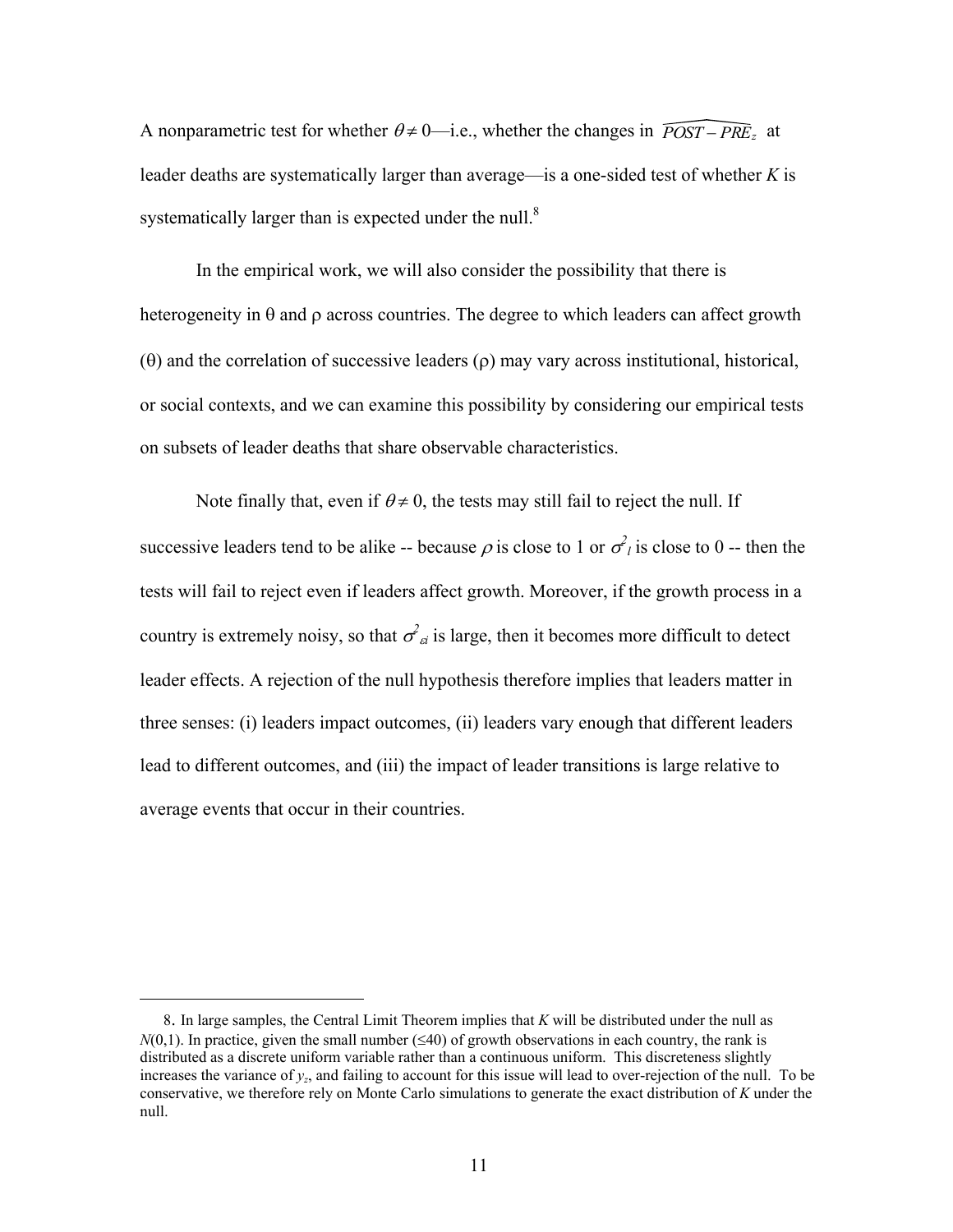### **IV. DO LEADERS MATTER? EVIDENCE**

### *IV.A. Leader Deaths*

 $\overline{a}$ 

 This paper uses a data set on national leadership collected by the authors. The data set includes every post-war leader in every sovereign nation in the Penn World Tables for which there is sufficient data to estimate leader effects – a total of 130 countries, covering essentially every nation today that existed prior to  $1990<sup>9</sup>$ . The resulting data set includes 1,108 different national leaders, representing 1,294 distinct leadership periods.<sup>10</sup> More details about the leadership dataset can be found in Jones and Olken [2004].

 The leaders of particular interest for this paper are those who died in office, either by natural causes or by accident. To define this group, further biographical research was undertaken to determine how each leader came and went from power. Table 1 presents summary statistics describing the departure of leaders. Of the 105 leaders who died in office, 28 were assassinated, 65 died of natural causes, and 12 died in accidents.<sup>11</sup> As discussed above, it is important for the identification strategy that the timing of these leader deaths be unrelated to underlying economic conditions. For this reason, it is important that assassinations, which may be motivated by underlying changes in the country, be purged from the set of leader deaths. We therefore define the 57 leaders who died either of natural causes or in accidents, and for whom we can estimate growth effects, as the "random" deaths that we focus on in the paper.<sup>12</sup> Of these, heart disease is the most

 <sup>9.</sup> Leader data is collected from 1945 or the date of independence, whichever came later.

 <sup>10.</sup> The data set is similar to one collected by Bienen and Van de Walle [1991], with the main exceptions that our data focuses more closely on the nature of leadership transfer and extends to the year 2000, while their data includes countries that are not covered by the Penn World Tables and extends further into the past.

 <sup>11.</sup> A further 21 leaders, not counted here, were killed during coups.

 <sup>12.</sup> Of the 77 leaders who died of natural causes or in accidents, sufficient Penn World Tables data to estimate the change in growth around the leader's death was available for 62 of them. As discussed in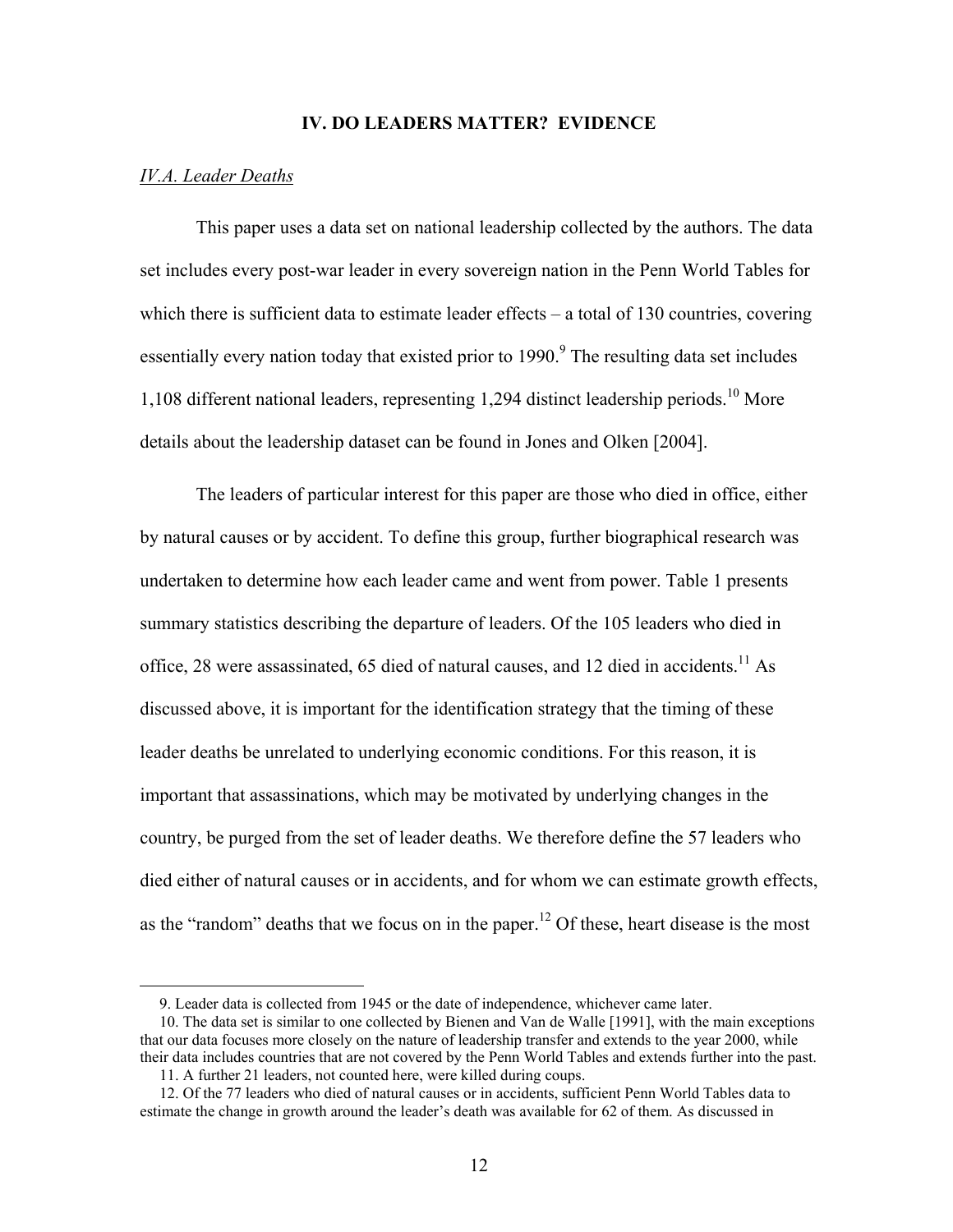common cause of death, while cancer and air accidents were also relatively common. Table 2 describes each of these cases in further detail.

 One question is whether the leaders we consider here are typical of leaders in power at any given time. To investigate this, in results not reported, we consider a Probit regression on all leaders-years in the entire data set, with the dependent variable a dummy distinguishing the 57 leaders in our sample. The independent variables in the regression are the leader's age and tenure, whether he was an autocrat (as classified by Polity IV), decade dummies, region dummies, and dummies for the country's per-capita income trecile in 1960. The main finding is that, not surprisingly, the leader's age positively predicts dying in office; in fact, leaders who die in office are 8 years older than the typical leader in power at a given time. The other variables we consider are not jointly significant.<sup>13</sup> Thus, with the prime exception of age, the leaders we consider here are broadly similar to the leaders occupying office throughout the period we consider.

 Historical analysis of these leader deaths suggests many plausible cases in which leaders impact growth. Figure 1 highlights a few of the more dramatic examples, presenting the evolution of national income for four countries: China, Mozambique, Guinea, and Iran. In each graph, a solid vertical line indicates the exact date at which a leader died, and a dashed line indicates the date at which that leader came to power. In China, we see a remarkably close association between the long rule of Mao – from the period the data begins until his death in 1976 – and a long period of poor growth. In fact,

footnote 15 below, we exclude a further 5 leaders whose deaths were too close to the deaths of other leaders to separately estimate their impacts on growth. This yields the 57 leader deaths we focus on in the empirical analysis.

 <sup>13.</sup> The only other variable to be individually significant in the regression is the leader's tenure – conditional on the leader's age, longer tenure makes you *less* likely to die.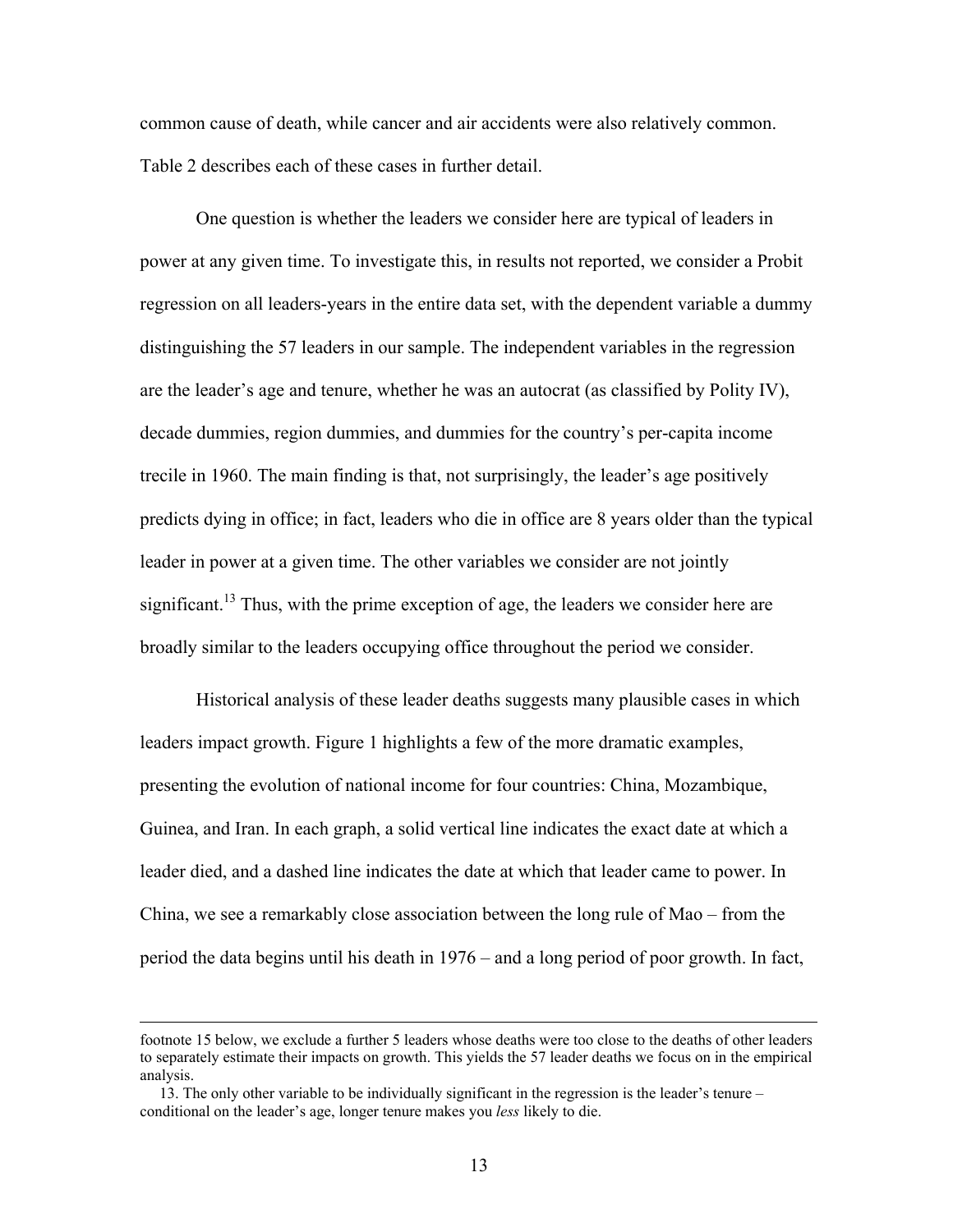growth averages 1.7 percent per year under Mao but 5.9 percent per year subsequently. The forced collectivization of agriculture and the Cultural Revolution were among many national policies that likely served to retard growth during Mao's tenure, whereas Deng, who comes to power in 1978, is often regarded as having moved China towards more market-oriented policies.

 The death of Samora Machel in Mozambique was followed by an especially sharp turnaround in economic performance. Machel, the leader of the Frelimo guerrilla movement, established a one-party communist state and nationalized all private land upon becoming president of Mozambique in 1975. Coincident with Machel's policies, most Portuguese settlers fled Mozambique and a new guerilla insurgency was born. After Machel's death, Mozambique moved firmly under his successor, Joaquin Chissano, toward free-market policies, multi-party democracy, and peace with the insurgents. During Machel's eleven-year rule, growth was persistently negative, averaging -7.7 percent per year; since Machel's death, growth in Mozambique has average 2.4 percent per year.

 Guinea and Iran provide further examples. In Guinea, the rule of Sekou Toure was characterized by totalitarianism, paranoia, and violent purges until he died during emergency heart surgery in 1984. In Iran, the rule of Ayatollah Khomeini was marked by bloody conflict in both the Iranian Revolution and the Iran-Iraq war. Khomeini cast the Iran-Iraq war in strictly religious terms, which is said to have prevented peace negotiations for many years. As can be seen in Figure 1, both Guinea and Iran experienced dramatic growth reversals coincident with the death of these leaders.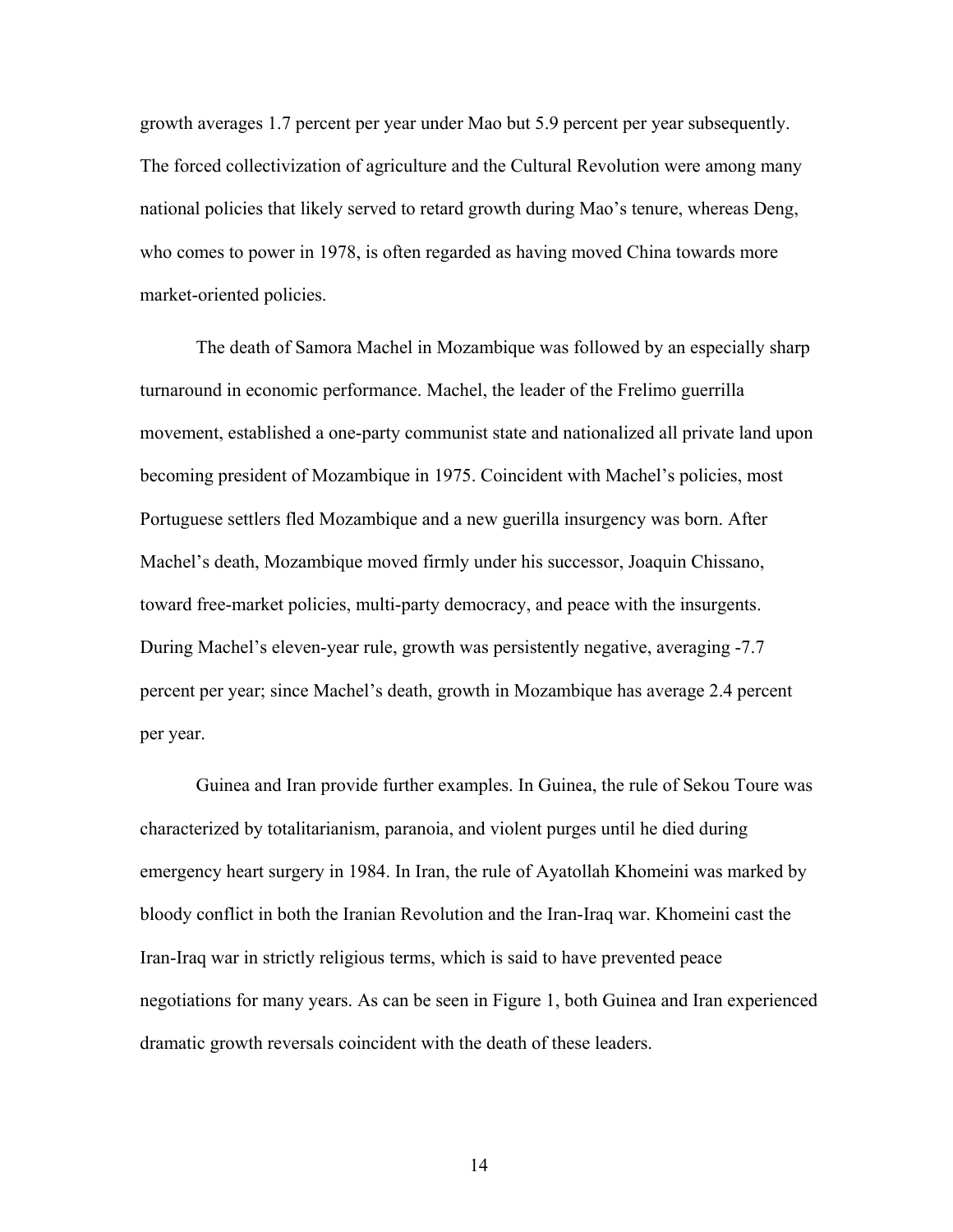Of course, the associations between particular leaders and particular growth episodes may be coincidental, and among the 57 leader deaths in our sample there are many cases where growth does not appear to change. In the next sections, we leave historical argument aside and pursue the question of whether leaders matter for economic growth using more rigorous econometric methods.

### *IV.B. Results*

 To implement the econometric tests developed in Section 3, we estimate the following regression:

(5) 
$$
g_{it} = \alpha_z P R E_z + \beta_z P O S T_z + v_i + v_t + \varepsilon_{it},
$$

where  $g_{it}$  is the annual growth rate of real purchasing-power-parity GDP per capita taken from the Penn World Tables, *i* indexes countries, *t* indexes time in years, and *z* indexes leader deaths. Country and time fixed effects are included through  $v_i$  and  $v_t$  respectively. For each leader death, indexed by *z*, there is a separate set of dummies, denoted *PREz* and *POSTz*. *PREz* is a dummy equal to 1 in the *T* years prior to leader *z*'s death in that leader's country. *POSTz* is a dummy equal to 1 in the *T* years after leader *z*'s death in that leader's country. We estimate a separate coefficient  $\alpha_z$  and  $\beta_z$  for each leader death *z*. Note that we estimate equation (5) using all countries and all years of data, as countries without leader deaths can be used to help estimate time fixed effects.

 In the main analysis, we let the period of observation, *T*, be five years, though results are similar when we let *T* be either three or seven years. Note also that *PREz* and *POSTz* are defined so that the actual year of the death is not included in either dummy. This is probably the most conservative strategy when looking for longer-term leader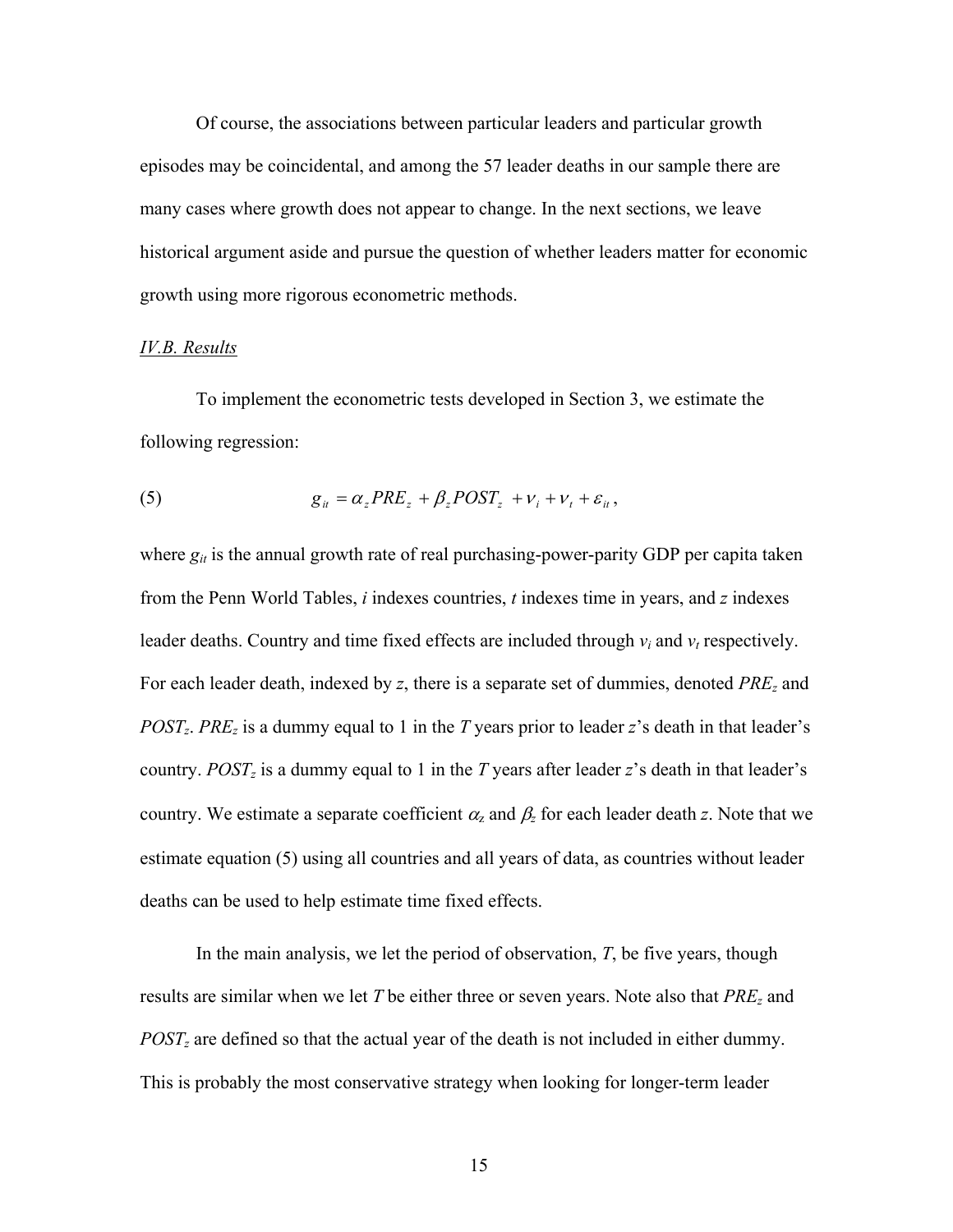effects, as it helps to exclude any immediate turbulence caused by the fact of leader transition itself.<sup>14</sup>

 Table 3 presents the main results from the formal econometric tests developed in Section 3. Column (1) presents the *J* statistic defined in Section 3, with the errors corrected for region-specific heteroskedasticity and a region-specific AR(1) process. Column (2) presents the p-value on the *J* statistic. Column (3) presents the p-value from the analogous nonparametric Rank test. Columns (4)-(6) repeat this analysis, restricting the set of leaders to those who were in office for at least 2 years prior to their death, whose effect on growth we would expect to be stronger.

 For each specification of the error structure, we present three different timings of the *PRE* and *POST* dummies. The actual timing is represented by the row labeled *t*. To ensure that the effects we ascribe to leaders are not simply caused by temporary changes during the transition period, the timings  $t+1$  and  $t+2$  are included, indicating that the *POST* dummies have been shifted 1 and 2 years later in time. Put another way, in the  $t+1$ timing, we exclude the year of the transition and the subsequent year from the analysis; in the *t+2* timing, we exclude the year of the transition and the two subsequent years from the analysis. $15$ 

 The results presented in Table 3 show that leaders have significant effects on growth. Using the contemporaneous leader timing (*t*), both the Wald and the Rank tests

 $\overline{a}$ 

 <sup>14.</sup> The results in this paper are robust to a number of other methods of handling transition years. For example, assigning the transition year to either the PRE or POST dummy, or assigning a fraction of the dummy to either the PRE or POST dummy, produces similar or slightly stronger results than those presented here.

 <sup>15.</sup> Note that we exclude five leader deaths (Barrow of Barbados, Hedtoft of Denmark, Shastri of India, Frieden of Luxembourg, and Gestido in Uruguay), because their deaths followed closely on a prior leader death in their countries. Including both leaders would cause the *PRE* and *POST* dummies to overlap, contaminating the results. In each case, we drop the leader who died second, though the results are robust to dropping the leader who died first instead.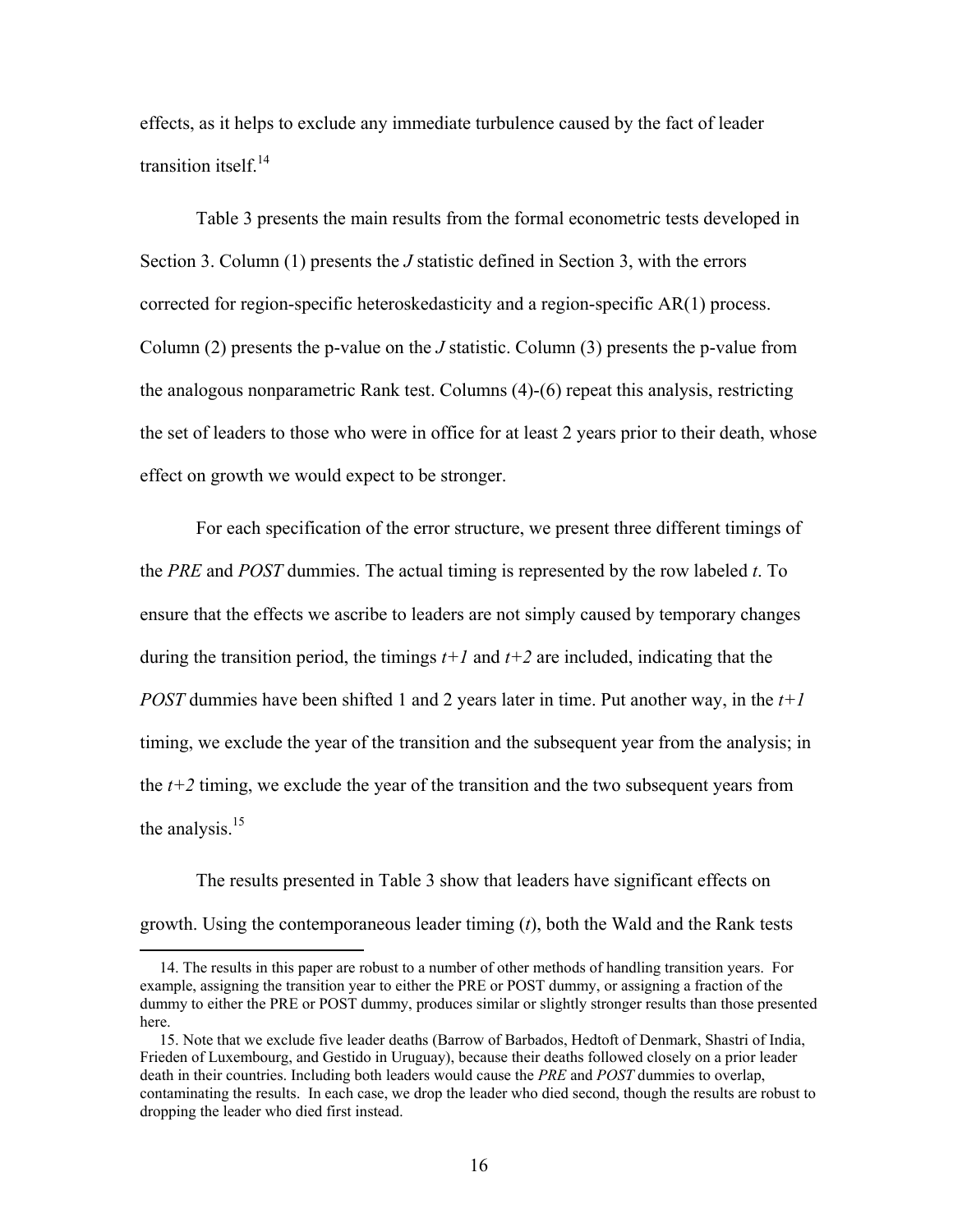reject the null hypothesis that leaders do not matter. Results are also generally strong when we shift the *POST* timing forward one or two years, suggesting that the effect of leaders is not due to temporary effects of the transition. If we restrict the data to rule out leader deaths where the leader was in power for a very short period of time, then the results become stronger, despite having 10 fewer deaths in the sample.

 The magnitudes of the estimated leader effects are substantial. For all leaders, the *J* statistic is 1.312, so the variance of the coefficients on POST-PRE is 31 percent higher around leader transitions than it would be normally. Recalling equation (4), which relates *J* to θ, normalizing the standard deviation of leader quality to 1, and substituting for the standard deviation in growth in these countries (0.060) yields an estimate of theta of  $0.0147<sup>16</sup>$  This means that a 1 standard deviation increase in leader quality increases growth rates by at least 1.47 percentage points per year – which is a quite dramatic effect.

 Even though growth changes when leaders die, it does not appear to systematically increase or decrease; in fact, the average value of the coefficients on POST-PRE is -0.10 percentage points – i.e., almost exactly 0. However, if certain characteristics of a leader predicted the leader's quality, then the change in growth following a leader's death might be related to certain characteristics of the outgoing leader. For example, Lord Acton's famous observation that "power tends to corrupt; absolute power corrupts absolutely" suggests declining performance over a leader's tenure, while work by Clague et al. [1996] finds that property and contract rights actually tend to improve the longer an autocrat has

<sup>16.</sup> This estimate assumes  $\rho$ , the correlation between leaders, is 0; i.e., each leader is an independent draw from the potential leader quality distribution. Assuming leaders were perfectly inversely correlated ( $\rho$ ) *=* -1) implies a lower-bound value of θ of 0.0104, so that a one standard deviation in leader quality changes annual growth rates by 1 percentage point. If, as seems more likely, the quality of successive leaders is positively correlated, then  $\theta$  would be even higher than the 0.0147 reported in the text.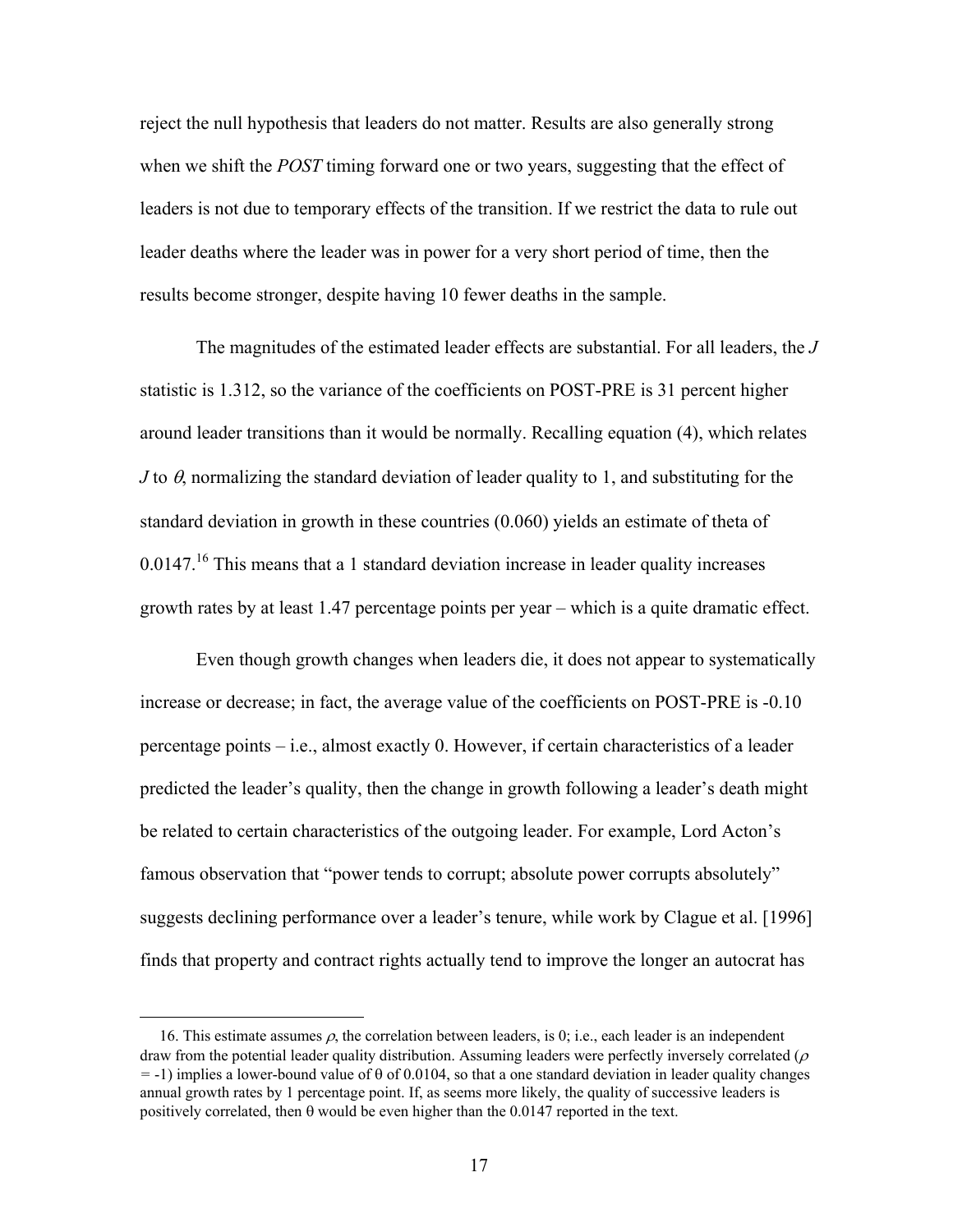been in power. Other researchers suggest that expectations of longer tenure can lead to longer planning horizons and greater expectations of stability by the leader and the public at large, potentially enhancing investment [Blondel 1987; Olson 1993; Olson 2000]. In results not reported here, however, we find that neither the leader's age nor tenure in office predicts the change in growth following the leader's death, either directly or when interacted with the autocracy measure discussed below.

### *IV.C. Specification Checks*

 These tests survive a wide range of robustness and specification checks. First, the final rows of Table 3 present p-values for "control timings", where the PRE and POST dummies are shifted 5 or 6 years backwards in time. If the identification strategy is valid and the growth process is correctly specified, one should not witness unusual changes in growth at these timings. In fact, we find that such control timings fail to reject the null, further confirming both the identification assumption and the specification of the error structure used in forming the Wald tests.

We can further test the underlying identification assumption – that leader deaths are exogenously timed with respect to underlying economic conditions – by attempting to predict the deaths using economic information. In particular, we estimate a conditional fixed-effects logit model, where the independent variables are lags of growth and other economic variables and the dependent variable is a dummy variable equal to 1 in the year of a leader death. As shown in Table 4, we find that the key variable of interest – growth – as well as changes in the components of GDP and changes in the terms of trade, do not predict these leader transitions. The one variable that has predictive power is the nominal exchange rate, which is unusually steady prior to leader deaths. This result turns out to be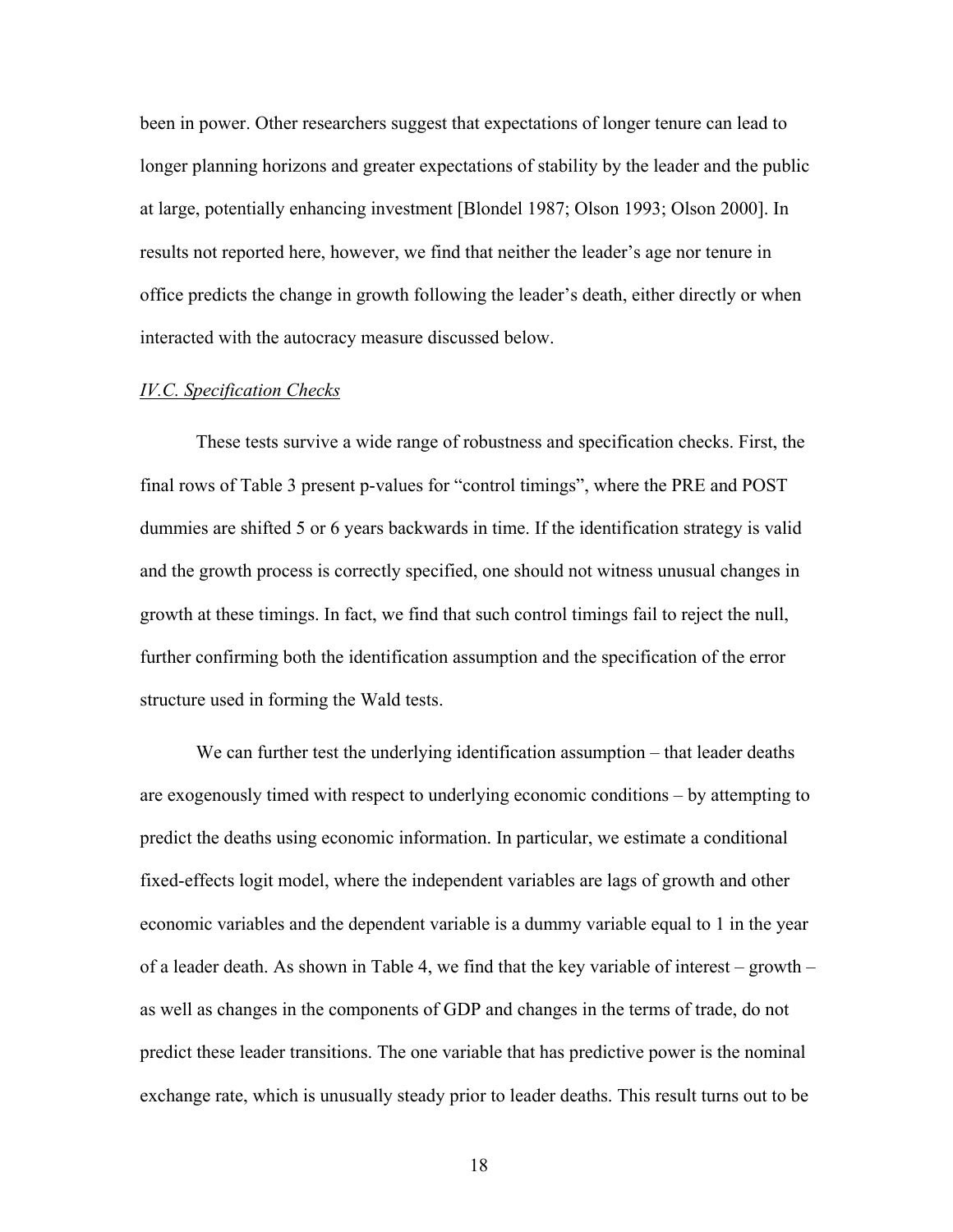driven by outliers in other years of observation, i.e., episodes of massive exchange rate adjustments, which do not occur in the years prior to the leader deaths. Such rare episodes substantially affect the mean shift in exchange rates in the background years, and if we drop the outliers (i.e., devaluations of more than 25 percent in a single year), then more normal exchange rate movements have no predictive power for leader deaths.

 The main results in Table 3 are also robust to a number of further specification checks, including 3 or 7 year observation windows (T), different sets of right-hand-side control variables, and the exclusion of certain decades or types of deaths.<sup>17</sup>

# **V. HOW DO COUNTRY LEVEL CHARACTERISTICS INTERACT WITH LEADERS?**

 The above results indicate that, on average, leaders have detectable, causative impacts on national growth. However, the degree to which leaders matter may well be a function of their context, as different institutional systems might amplify or retard a leader's influence. We therefore extend the regression framework above to consider hypothesis tests on subsets of the leader deaths, in order to examine the interaction of various national characteristics with the ability of leaders to influence growth.

 The primary measure of institutional constraints we use is the "polity" variable from the Polity IV dataset, which provides annual panel data on institutional

 $\overline{a}$ 

 <sup>17.</sup> Specifically, we reestimate equation (5) without any time fixed effects, allowing for time fixed effects that are allowed to vary by region, and including lagged income plus a host of plausibly exogenous control variables. We also estimate leader effects separately excluding heart attacks and air crashes, the two types of death most frequently plagued by conspiracy theories. Finally, to ensure that no decade is driving the results, we re-run the results excluding each decade one-by-one. The results are broadly robust to all of these alternative specifications.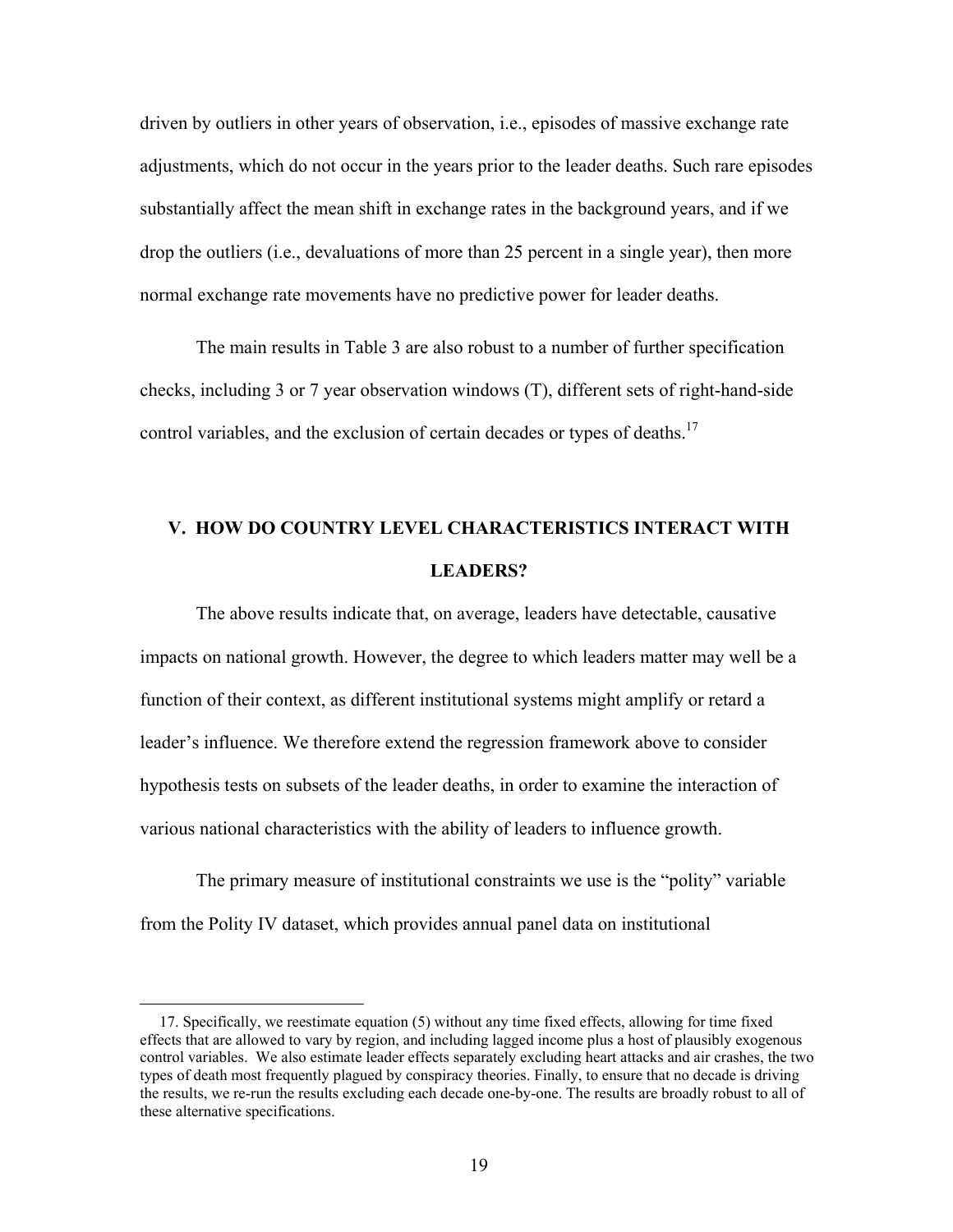characteristics [Marshall and Jaggers  $2000$ ]<sup>18</sup>. The results are presented in Table 5, which compares those leaders whose nations receive a polity score less than or equal to 0 in the year prior to their death, who we will refer to as "Autocrats", with those leaders whose nations receive a polity score better than 0, who we will refer to as "Democrats". The results indicate that autocratic leaders on average have a significant causative influence on national growth. In particular, the autocratic leader effects are strongly significant at treatment timings of  $t$ ,  $t+1$ , and  $t+2$ , suggesting that the growth effects last over substantial periods and are not due to immediate turbulence in the first two years after the transition. In fact, the data suggest that growth tends to increase slightly following the death of autocrats, not decline, providing further evidence that the effect of autocrat deaths is not due to turbulence.<sup>19</sup> The magnitudes of the autocrat effects are substantial; using calculations analogous to those above, the *J* statistic of 1.621 for autocrats implies an estimated value of  $\theta$  of 2.1 – i.e., a 1 standard deviation in leader quality increases growth by 2.1 percentage points per year. On the other hand, the deaths of leaders in democratic regimes produce no detectable impact on growth.<sup>20</sup>

Of course, autocracy vs. democracy is a crude measure, and there are several reasons why autocrats might have more of an effect than democrats. The role of leaders in democracies differs from that in autocracies in the constraints placed on the leader's

 <sup>18.</sup> We focus on Polity IV ratings because they are available for the entire period we study. Other sources of institutional classification, such as Przeworksi et al. [2000] and Freedom House [Karatnycky et al. 2003], have generally similar classifications for the periods where they overlap with Polity.

 <sup>19.</sup> On average, the change in annual growth rates following the leaders' death (i.e., the coefficients on POST-PRE) is +0.4 percentage points for autocrats and -0.5 percentage points for democrats, though the difference between the two is not statistically significant.

 <sup>20.</sup> The differences between autocrats and democrats are also found when we use the smaller data sets for which the Przeworski et al. [2000] and the Freedom House measures are available. The only change is that we can now also find some statistically significant effects of democrats with the Przeworski et al. measure of democrats and with the Freedom House measure of "Free," although they are significant only using the Rank test and only then at  $t=0$ , while all other timings and many specifications of the Wald test show no democrat effects.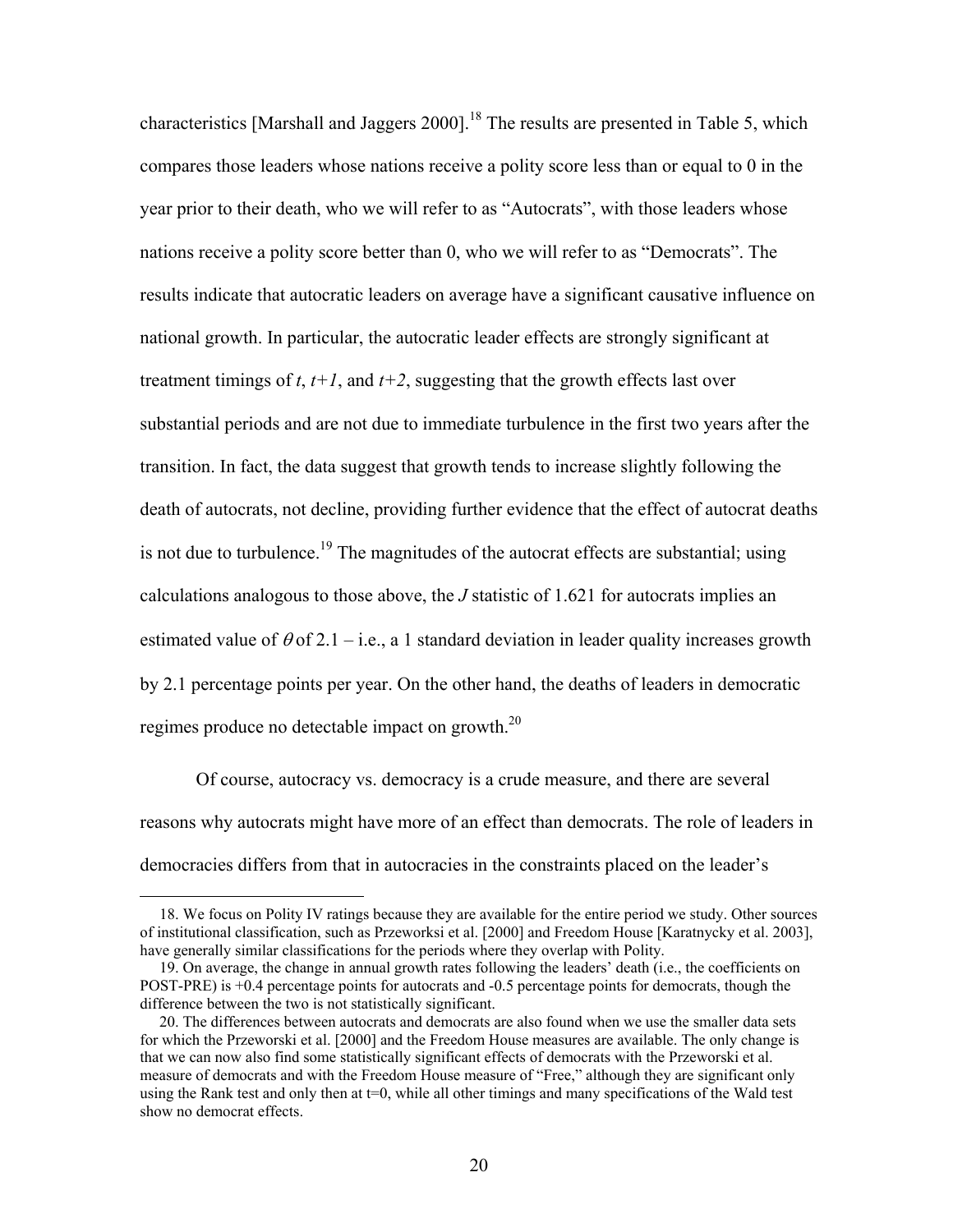power, in how leaders are selected, and in the ease with which bad leaders are removed from power, among other things. Distinguishing between these different factors is difficult, both because they are hard to measure and because they tend to move hand-inhand with one another.

Nevertheless, it is possible to obtain suggestive evidence regarding these factors. Table 6 shows that, among autocrats, we also find particularly strong leader effects in regimes without political parties, and no effects where there are political parties. (For brevity, we present only the Rank-based p-values in this table, though the Wald-based results are generally similar except where noted.) Similarly, in results not presented, we find that leader effects are much stronger among those autocrats without a legislature, where there presumably are few constraints on their power, than among autocrats whose regime also includes a legislature. In terms of how leaders are selected, Table 6 compares those autocrats who initially seized power in some type of coup d'etat with those autocrats who came to power though some other means (either by being elected or by being selected by the previous leader or ruling party.) The results are much less conclusive, but suggest somewhat stronger leader effects among leaders who seize power than among other leaders. This difference is much more pronounced using the Wald-based tests, which show substantial effects among leaders who seize power and no effects otherwise. Overall, these results provide further and more textured support for the Weberian hypothesis that leaders matter when institutions are weak.

 An alternative hypothesis for the distinction between autocrats and democrats is that income, rather than institutions per se, drives the observed difference in leader effects. The second panel of Table 6 explores this hypothesis, and shows that leader effects are not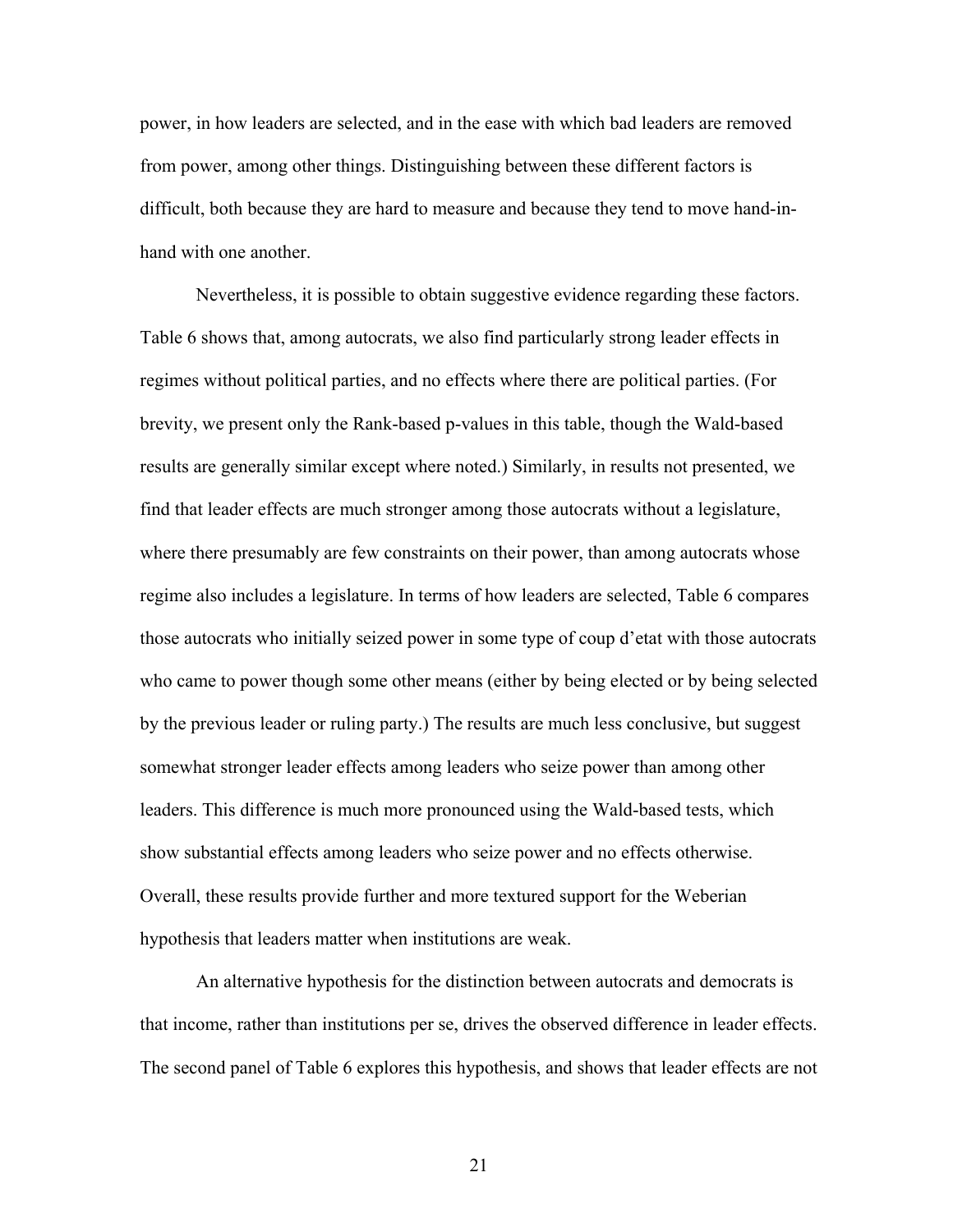simply a matter of poverty. Indeed, the poorest countries show no leader effects on average, while both middle income and rich countries show significant effects. Meanwhile, the distinction between autocrats and democrats continues to operate, particularly within the middle income countries. Increasingly small sample sizes preclude conclusive interpretations, but one may speculate that the absence of autocrat effects among the poorest countries may be related to weaker state institutions and failed states, which may limit a leader's ability to influence national outcomes.

 Table 6 also explores the effect of ethnic fragmentation on leader effects. Previous work has shown that ethnic fragmentation is a strong negative predictor of growth [Easterly and Levine 1997; Alesina et al. 2002] and helps predict institutional quality, including measures for the quality of government [La Porta et al. 1999] and corruption [Mauro 1995], although other authors note that ethnic identity itself may be endogenous with respect to political variables [e.g. Posner 2003]. With regard to national leadership, ethnically fragmented nations may provide particular opportunities for leaders to impact national outcomes by choosing to foment or suppress ethnic conflict. We divide countries into high and low ethnic fragmentation groups depending on whether they fall above or below the median level of the ethno-linguistic fractionalization measure from Easterly and Levine [1997] and then sub-divide them according to whether the leader was an autocrat or a democrat. We find that, overall, the autocrat/democrat distinction seems more important than the distinction by ethnic fragmentation.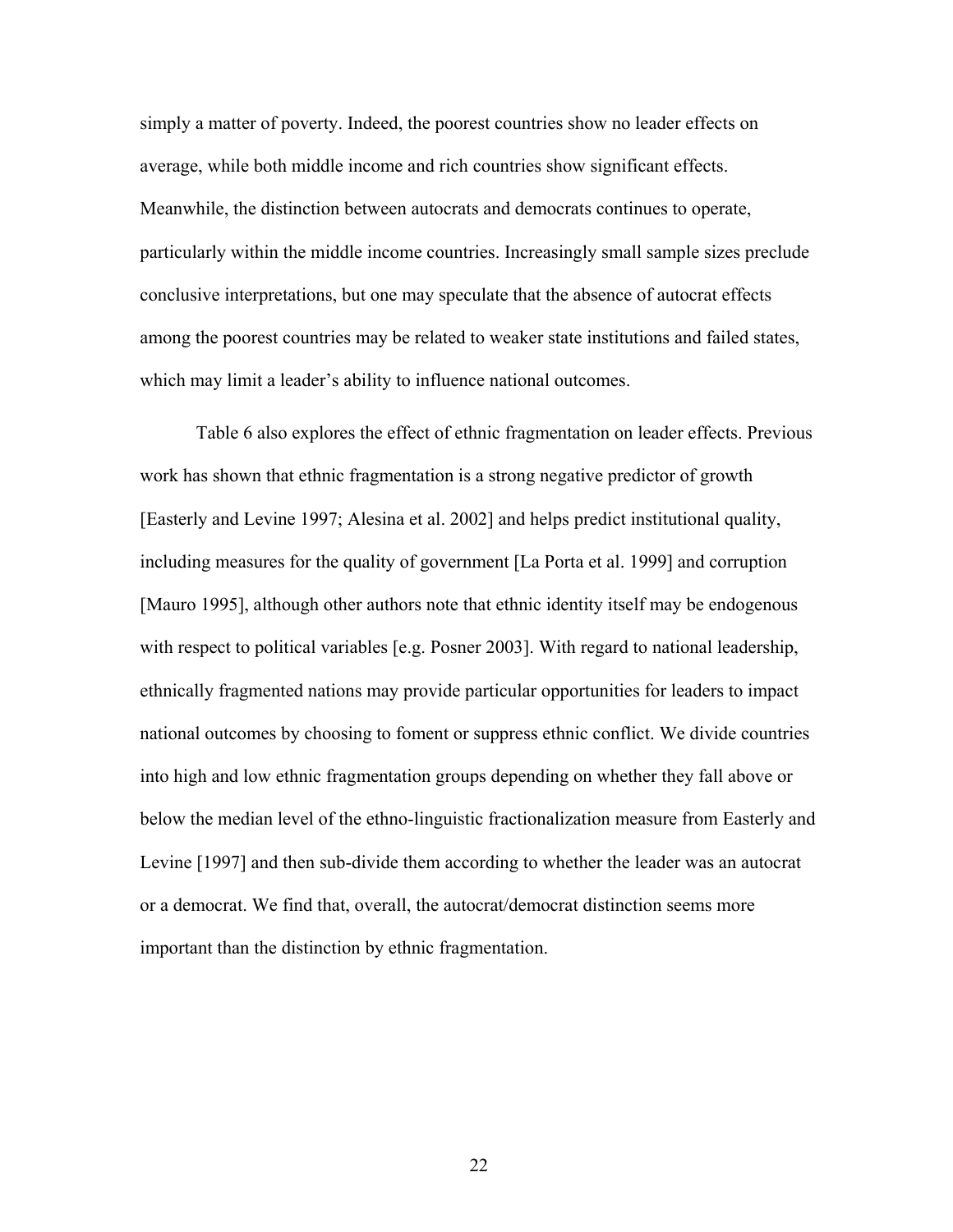### **VI. WHAT POLICIES DO LEADERS AFFECT?**

 So far, this paper has focused on growth as the outcome of interest. But leaders may affect a number of economic policy variables as well as growth. This section examines whether leaders have an impact on four types of policy outcomes – monetary policy, fiscal policy, trade policy, and security policy. To do this, we apply the same techniques developed above to a host of different policy variables.<sup>21</sup>

 To investigate whether leaders affect monetary policy, we examined whether there were significant changes in the inflation rate following the deaths of leaders. We use the annual change in the log GDP deflator from the Penn World Tables as our main measure of inflation. We then examine whether each of these variables changes systematically around leader deaths. The results, presented in Table 7, show substantial evidence of changes in inflation rates following the death of autocrats, although not following the death of democrats. In results not reported, we also found significant changes in the broad money supply (M2), especially for autocrats, though we found no detectable movements in M1. We find only weak evidence of changes in real exchange rates, and no evidence of changes in the black market premium associated with leader deaths.

 The fact that leaders appear to be affecting monetary policy is consistent with the work of Romer and Romer [2003], who found that different Federal Reserve chairs are associated with different monetary policies and different macroeconomic outcomes. The results here suggest that, particularly for countries with strong leaders and, presumably,

 $\overline{a}$ 

 <sup>21.</sup> Many of the variables in this section, unlike growth, are highly serially correlated, and some (particularly the monetary variables) may follow GARCH processes, so in this section we focus on the Rank test, which is robust to these alternate error structures.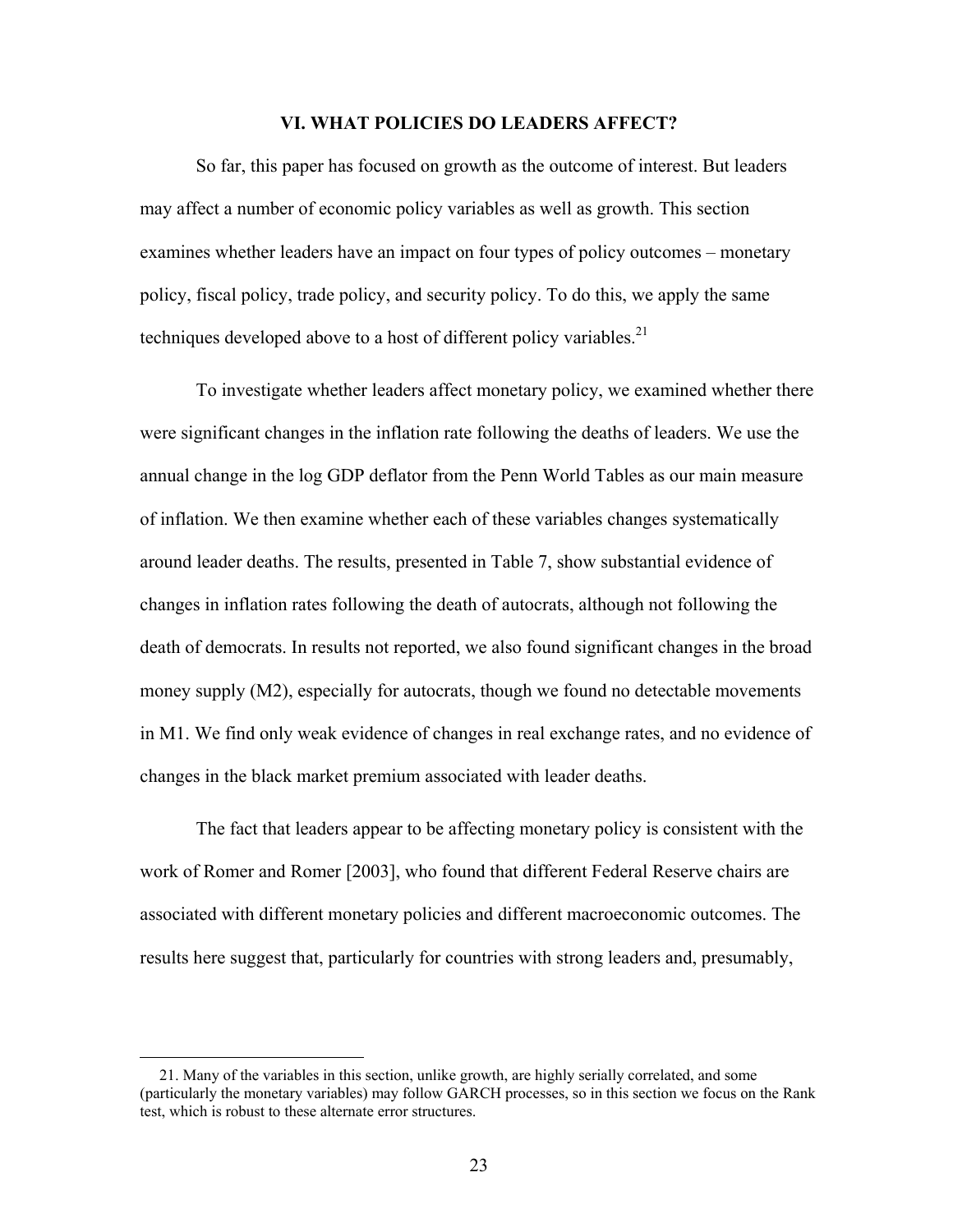less independent central banks, it may be the views of the national leader that are critical in determining monetary policy.

 To examine the impact of leaders on fiscal policy, we examine data from the Penn World Tables on the growth rate of government consumption in the national accounts. The results here are mixed. The results based on the Rank-test, presented in Table 7, show at best weak evidence for changes in fiscal policy surrounding the death of leaders. Wald tests (not presented) meanwhile suggest substantial and statistically significant changes in the growth rate of government expenditures, particularly following the death of autocrats. Unfortunately, more detailed annual panel data on other variables of interest, such as tax revenues and central government debt, were not available for most of the observations in our sample, and analysis of these other variables in the sub-samples do not produce robust results. Therefore, while we cannot rule out fiscal policy changes, we conclude that there is no strong evidence of such effects.

 We also examine whether there were changes in the growth rate of international trade. While the results presented in Table 7 show no statistically significant overall changes in the growth of trade, the results may suggest an effect for autocrats, particularly when the POST dummy is shifted several years into the future. To look more directly at trade policy, we also examined data on average tariff rates, using data from the World Development Indicators. Unfortunately, data on tariffs was only available for 16 of the 57 leader deaths, and we found no statistically significant effects on tariff rates for those leaders.

 Finally, we examine changes in security policy by looking at measures of conflict. We use annual conflict data from the PRIO / Uppsala Armed Conflict Dataset [Gleditsch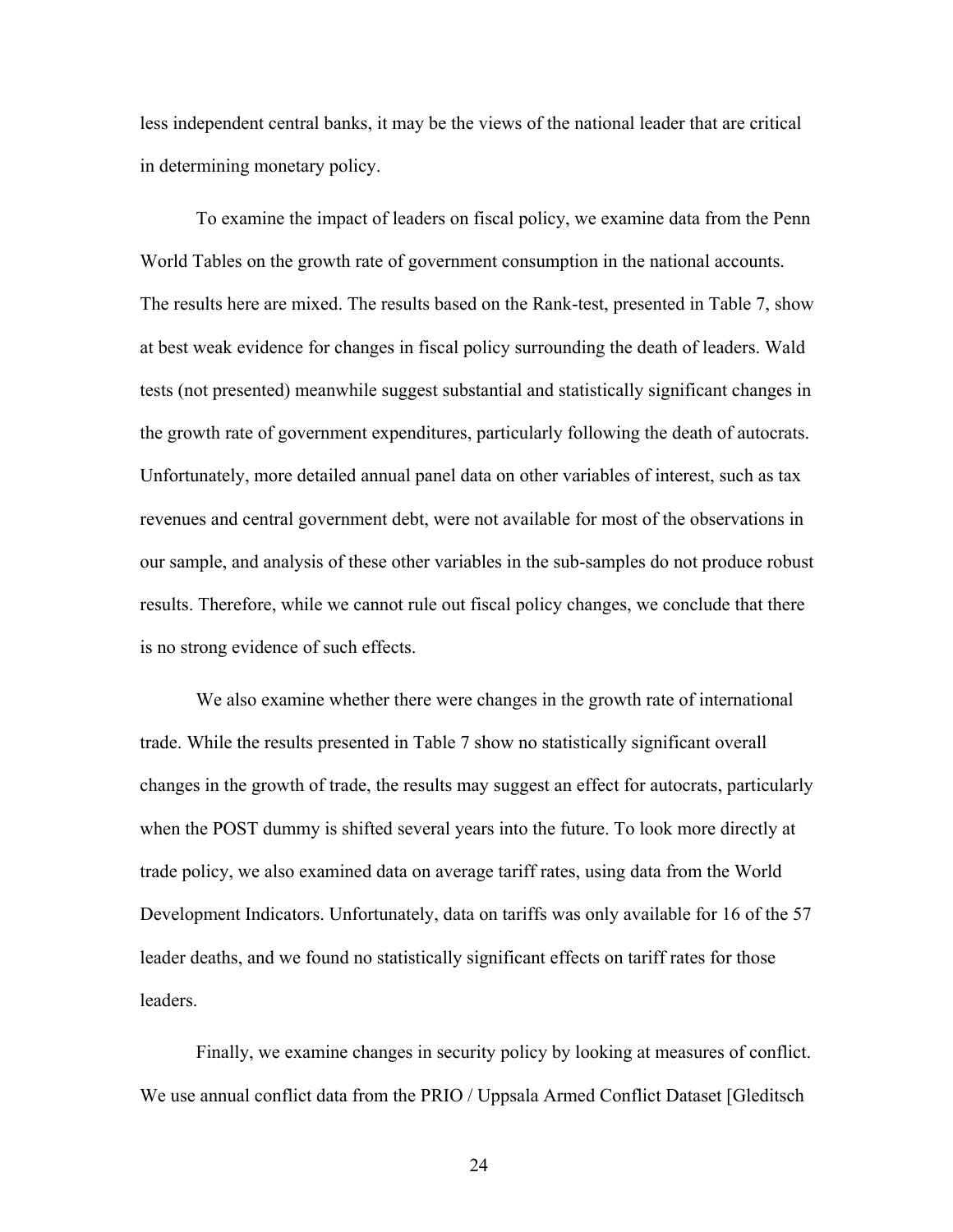et al. 2002]. The conflict variable takes a value of 0 if there is no conflict, 1 if there is a minor armed conflict, 2 if there is a intermediate armed conflict, and 3 if there is a major armed conflict.<sup>22</sup> The results in Table 7 show no unusual changes in conflict associated with leader deaths. In results not reported, we also tried splitting the sample based on whether the country was in conflict or not in the year before the leader's death, and using discrete models such as probit or multinomial logit to examine the change in conflict status, and also to restricting the variable to look only at internal conflicts. None of these procedures found any unusual changes in conflict following the death of leaders.

 The results therefore provide strong evidence that leaders affect monetary policy but no persuasive evidence that leaders affect fiscal, trade, or security policy. Of course, the set of panel data variables with coverage of the entire period is somewhat limited, so it is possible that, using more detailed data or a larger sample of leaders, we would find more effects.

### **VII. CONCLUSION**

 Recent work in the cross-country growth literature has suggested that growth in the typical country changes dramatically from one decade to the next, with developing countries in particular showing sharp changes in growth patterns. This paper considers one possible force – the national leader – in explaining these growth experiences. Exogenously-timed leader transitions are used as a natural experiment to identify the causative impact of leaders.

 <sup>22.</sup> Minor conflict is defined to be at least 25 deaths per year but no more than 1,000 total deaths; intermediate is defined to be between 25 and 1,000 deaths per year but no more than 1,000 total deaths; major is defined to be more than 1,000 deaths per year.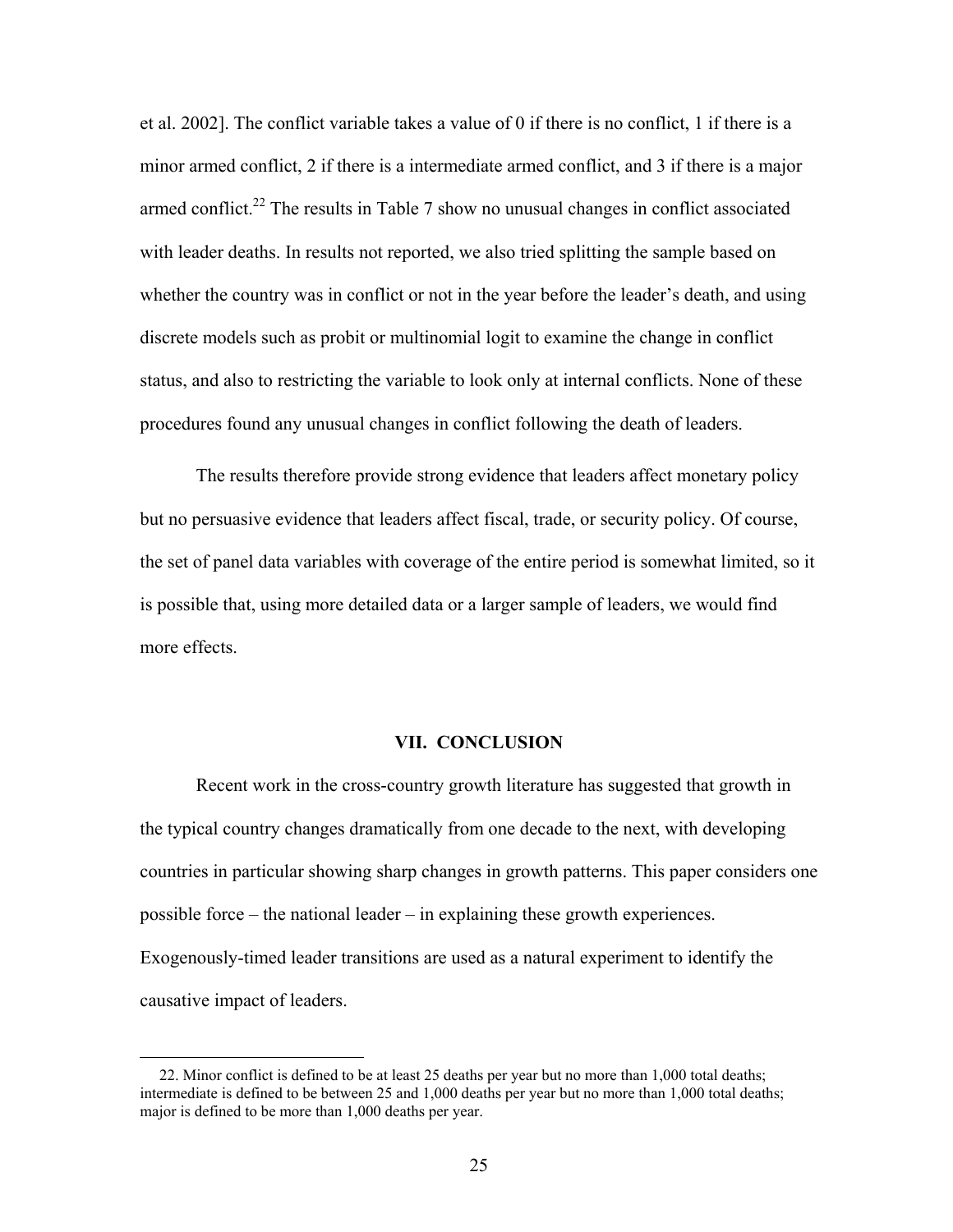We find that countries experience persistent changes in growth rates across these leadership transitions, suggesting that leaders have a large causative influence on the economic outcomes of their nations. The paper further shows that the effects of leaders are very strong in autocratic settings but much less so in the presence of democratic institutions.

 These results add texture to a growing literature on institutions in shaping economic outcomes. In particular, this paper suggests that while political institutions may matter, their impact is not deterministic. Rather, one important effect of political institutions is to constrain the power of individual leaders. Democracies may be able to prevent the disastrous economic policies of Robert Mugabe in Zimbabwe or Samora Machel in Mozambique; however, they might also have constrained the successful economic policies of Lee-Kwan Yew in Singapore or Deng Xiaoping in China.

 The authors' primary interest in this study is to improve our understanding of the forces behind economic outcomes. However, this research also informs a separate and very old literature in history and political science that considers the role of national leaders in shaping events. Deterministic views suggest that leaders have little or no influence, while the Great Man view of history, at the other extreme, sees history as the biographies of a small number of individuals. Tolstoy believed this debate methodologically impossible to settle [Tolstoy 1869]. Using exogenously-timed leader deaths, the analysis in this paper presents a methodology for analyzing the causative impact of leaders. We reject the hypothesis that leaders are incidental. We find that leaders do matter, and they matter to something as significant as national economic growth.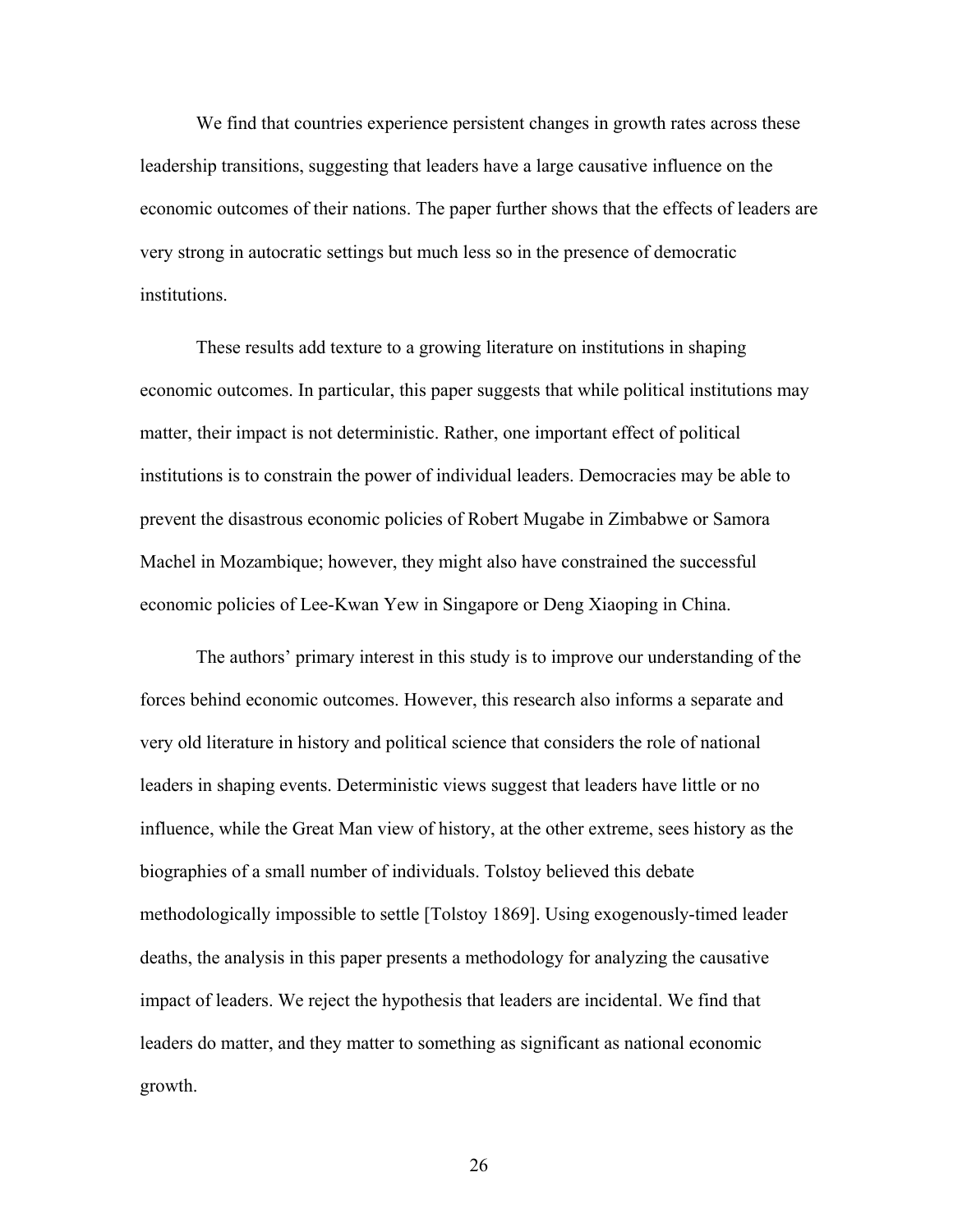### NORTHWESTERN UNIVERSITY

### NATIONAL BUREAU OF ECONOMIC RESEARCH

#### **References**

- Acemoglu, Daron, Simon Johnson, and James Robinson, "The Colonial Origins of Comparative Development: An Empirical Investigation," *American Economic Review*, XCI (2001), 1369-1401.
- Alesina, Alberto, Arnaud Devleeschauwer, William Easterly, Sergio Kurlat, and Roman Wacziarg, "Fractionalization," *Journal of Economic Growth*, VIII (2002), 155- 194.
- Berlin, Isaiah, *Russian Thinkers* (London: Hogarth Press, 1978).
- Bertrand, Marianne and Antoinette Schoar, "Managing with Style: The Effect of Managers on Firm Policies," *Quarterly Journal of Economics*, CXVIII (2003), 1169-1208.
- Bienen, Henry and Nicolas Van de Walle, *Of Time and Power* (Stanford, CA: Stanford University Press, 1991).
- Blondel, Jean, *Political Leadership* (London: Sage Publications, 1987).
- Butterfield, Herbert, *The Whig Interpretation of History* (London: G. Bell and Sons, 1931).
- Carlyle, Thomas, *The French Revolution: A History* (London: Chapman and Hall, 1837).

\_\_\_\_\_\_\_\_\_\_, *On Heroes, Hero Worship and the Heroic in History* (New York: Wiley and Halsted, 1859).

- Clague, Christopher, Philip Keefer, Stephen Knack, and Mancur Olson, "Property and Contract Rights under Democracy and Dictatorship," *Journal of Economic Growth*, I (1996), 243-276.
- Corrado, Charles J., "A Nonparametric Test for Abnormal Security-Price Performance in Event Studies," *Journal of Financial Economics*, XXIII (1989), 385-395.
- Downs, Anthony, *An Economic Theory of Democracy* (New York: Harper and Row, 1957).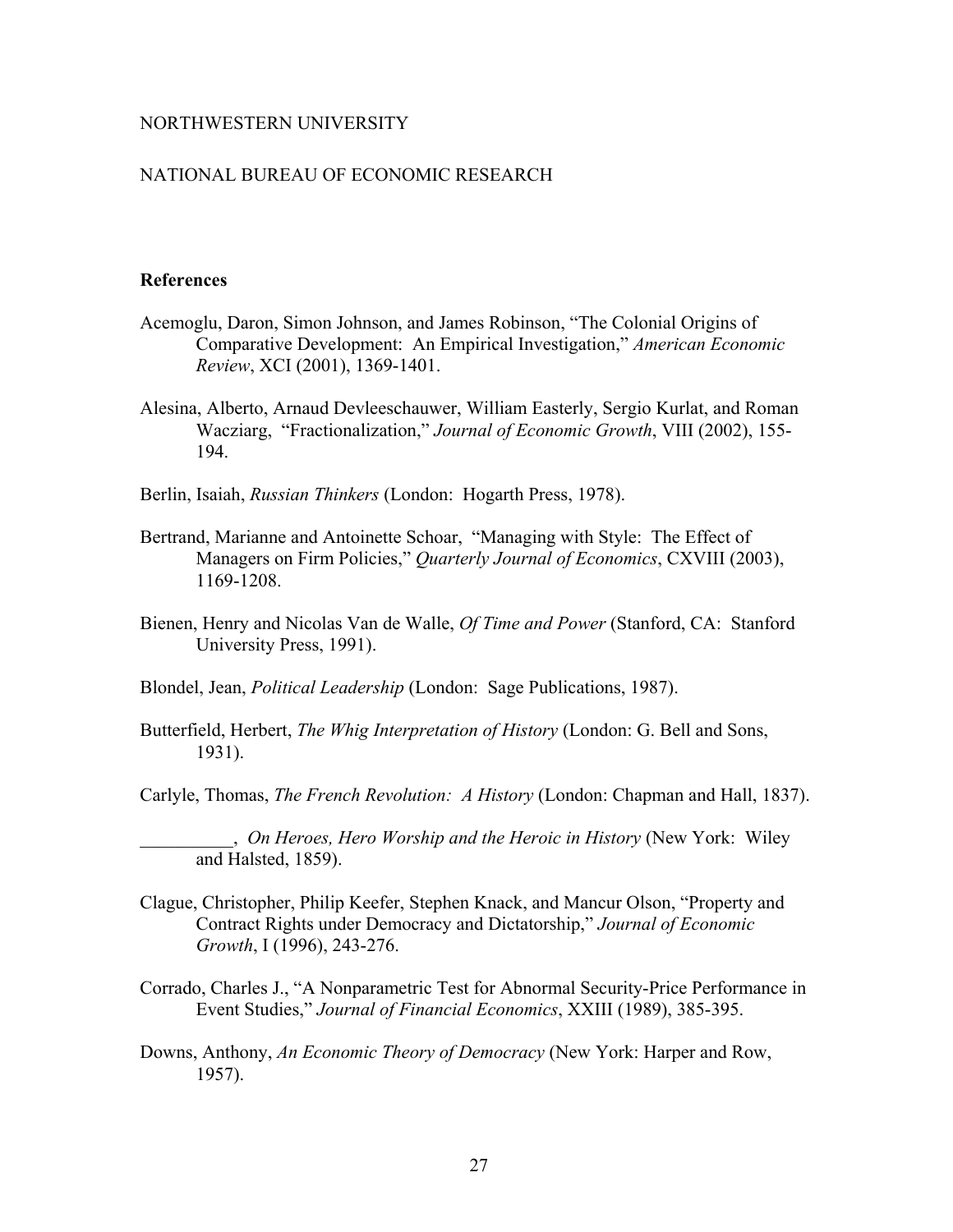- Duflo, Esther and Raghabendra Chattopadhyay, "Women as Policy Makers: Evidence from a Randomized Policy Experiment in India," *Econometrica*, LXXII (2004), 1409-1443.
- Easterly, William and Ross Levine, "Africa's Growth Tragedy: Policies and Ethnic Divisions," *Quarterly Journal of Economics*, CXII (1997), 1203-1250.
- Easterly, William, Michael Kremer, Lant Pritchett, and Lawrence H. Summers, "Good Policy or Good Luck? Country Growth Performance and Temporary Shocks," *Journal of Monetary Economics*, XXXII (1993), 459-483.
- Fair, Ray C., "The Effect of Economic Events on Votes for President," *The Review of Economics and Statistics,* LX (1978), 159-173.
- Frankel, Benjamin ed., *The Cold War: 1945-1991*, (Detroit, MI: Gale Research, 1992).
- Gemmill, Gary and Judith Oakley, "Leadership: An Alienating Social Myth?" *Human Relations*, XLV (1992), 113-129.
- Glaeser, Edward L., Rafael La Porta, Florencio Lopez-De-Silanes, and Andrei Shleifer, "Do Institutions Cause Growth?" *Journal of Economic Growth*, IX (2004), 271- 303.
- Gleditsch, Nils P., Peter Wallensteen, Mikael Eriksson, Margareta Sollenberg, and Harvard Strand, "Armed Conflict 1946–2001: A New Dataset," *Journal of Peace Research*, XXXIX (2002), 615–637.
- Hall, Robert E. and Charles I. Jones, "Why Do Some Countries Produce So Much More Output Per Worker Than Others?" *Quarterly Journal of Economics*, CXIV (1999), 83-116
- Heston, Alan, Robert Summers, and Betina Aten, *Penn World Table Version 6.1*, Center for International Comparisons at the University of Pennsylvania (CICUP), October 2002.
- Johnson, W. Bruce, Robert Magee, Nandu Nagarajan, and Harry Newman, "An Analysis of the Stock Price Reaction to Sudden Executive Deaths," *Journal of Accounting and Economics*, VII (1985), 151-174.
- Jones, Benjamin F. and Benjamin A. Olken, "Do Leaders Matter? National Leadership and Growth since World War II," Northwestern University, 2004.
- Kalt, Joseph P. and Mark A. Zupan, "Capture and Ideology in the Economic Theory of Politics," *American Economic Review*, LXXIV (1984), 279-300.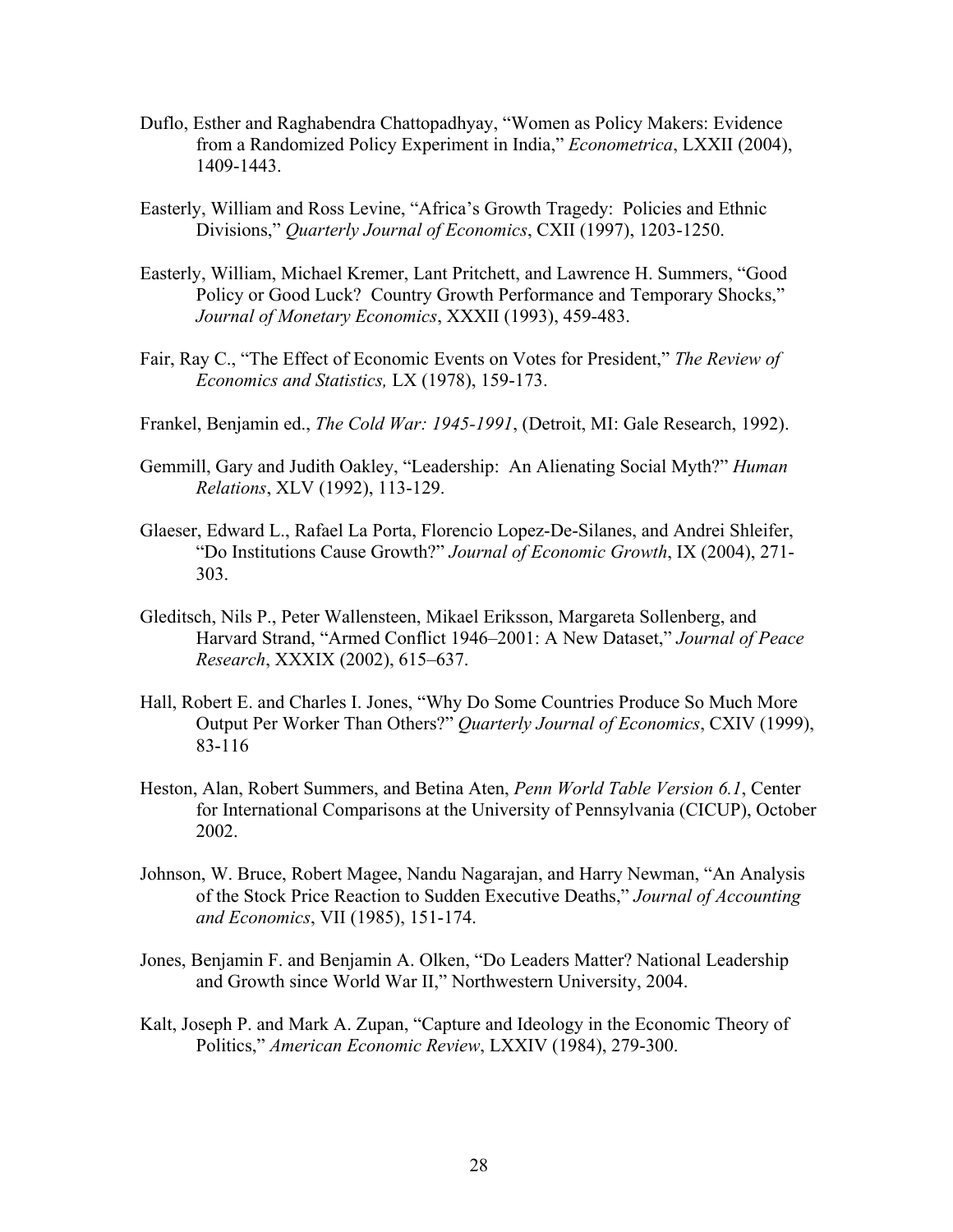- Karatnycky, Adrian, Ali Piano, and Arch Puddington, *Freedom in the World 2003: The Annual Survey of Political Rights and Civil Liberties* (Lanham, MD: Rowman and Littlefield, 2003).
- Keefer, Philip and Stephen Knack, "Institutions and Economic Performance: Crosscountry Tests using Alternative Measures," *Economics and Politics*, VII (1995), 207-227.
- Keegan, John. "Winston Churchill," *Time Magazine*, World Wide Web: http://www.time.com/time/time100/leaders/profile/churchill.html.
- La Porta, Rafael, Florencio Lopez-de-Silanes, Andrei Shleifer, and Roberty W. Vishny, "The Quality of Government," *Journal of Law, Economics, and Organizations*, XV (1999), 222-279.
- Lee, David S., Enrico Moretti, and Matthew J. Butler, "Do Voters Affect or Elect Policies? Evidence from the U.S. House," *Quarterly Journal of Economics*, CXIX (2004), 1383-1441.
- Levitt, Steven D., "How Do Senators Vote? Disentangling the Role of Voter Preferences, Party Affiliation, and Senator Ideology," *American Economic Review*, LXXXVI (1996), 425-441.
- Londregan, John and Keith Poole, "Poverty, the Coup Trap, and the Seizure of Executive Power," *World Politics*, XLII (1990), 151-183.
- Marshall, Monty G., and Keith Jaggers, *Polity IV Project*, Integrated Network for Societal Conflict Research Program and Center for International Development and Conflict Management, University of Maryland, 2000.
- Marx, Karl, "The Eighteenth Brumaire of Louis Napoleon", *Die Revolution* (New York), 1852.
- Mauro, Paulo, "Corruption and Growth," *Quarterly Journal of Economics,* CX (1995), 681-712.
- North, Douglass C., *Institutions, Institutional Change, and Economic Performance* (Cambridge: Cambridge University Press, 1990).
- Olson, Mancur. "Dictatorship, Democracy, and Development," *American Political Science Review*, LXXXVII (1993), 567-576.

\_\_\_\_\_\_\_\_\_\_. *Power and Prosperity* (New York: Basic Books, 2000).

Poole, Keith T., and Howard Rosenthal, "The Polarization of American Politics," *Journal of Politics*, XLVI (1984), 1061-1079.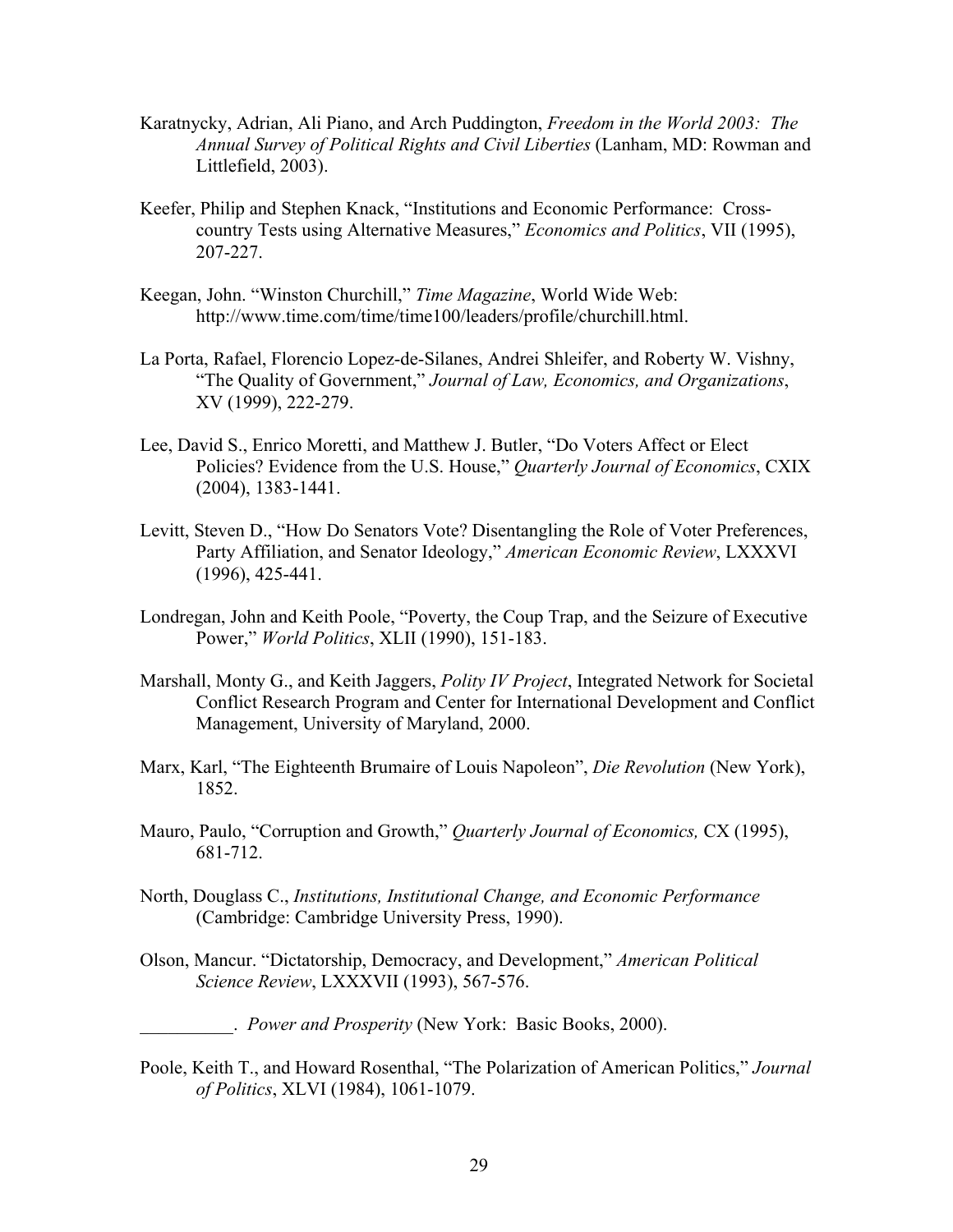- Posner, Daniel N., "The Colonial Origins of Ethnic Cleavages: The Case of Linguistic Divisions in Zambia," *Comparative Politics*, XXXV (2003), 127-146.
- Pritchett, Lant, "Understanding Patterns of Economic Growth: Searching for Hills Amongst Plateaus, Mountains, and Plains," *World Bank Economic Review,* XIV (2000), 221-250.
- Przeworski, Adam, Michael E. Alvarez, Jose A. Cheibub, and Fernando Limongi, *Democracy and Development: Political Institutions and Well-Being in The World, 1950-1990* (Cambridge: Cambridge University Press, 2000).
- Quinn, Dennis P. and John T. Woolley, "Democracy and National Economic Performance: The Preference for Stability," *American Journal of Political Science*, XLV (2001), 634-657.
- Romer, Christina D. and David H. Romer, David H. "Choosing the Federal Reserve Chair: Lessons from History," Cambridge, MA: NBER Working Paper No. 10161, December 2003.
- Sachs, Jeffrey D. and Andrew M. Warner, "Fundamental Sources of Long-Run Growth," *American Economic Review*, LXXXVII (1997), 184-188.
- Schumpeter, Joseph R., *Capitalism, Socialism, and Democracy* (New York: Harper and Row, 1950).
- Tolstoy, Leo, *War and Peace*, 1869.
- Tsebelis, George, *Veto Players: How Political Institutions Work* (New York: Russell Sage Foundation, 2002).
- Weber, Max, *The Theory of Social and Economic Organization* (New York: Free Press, 1947).
- Wolfers, Justin. "Are Voters Rational? Evidence from Gubernatorial Elections," Stanford GSB Working Paper No. 1730, 2002.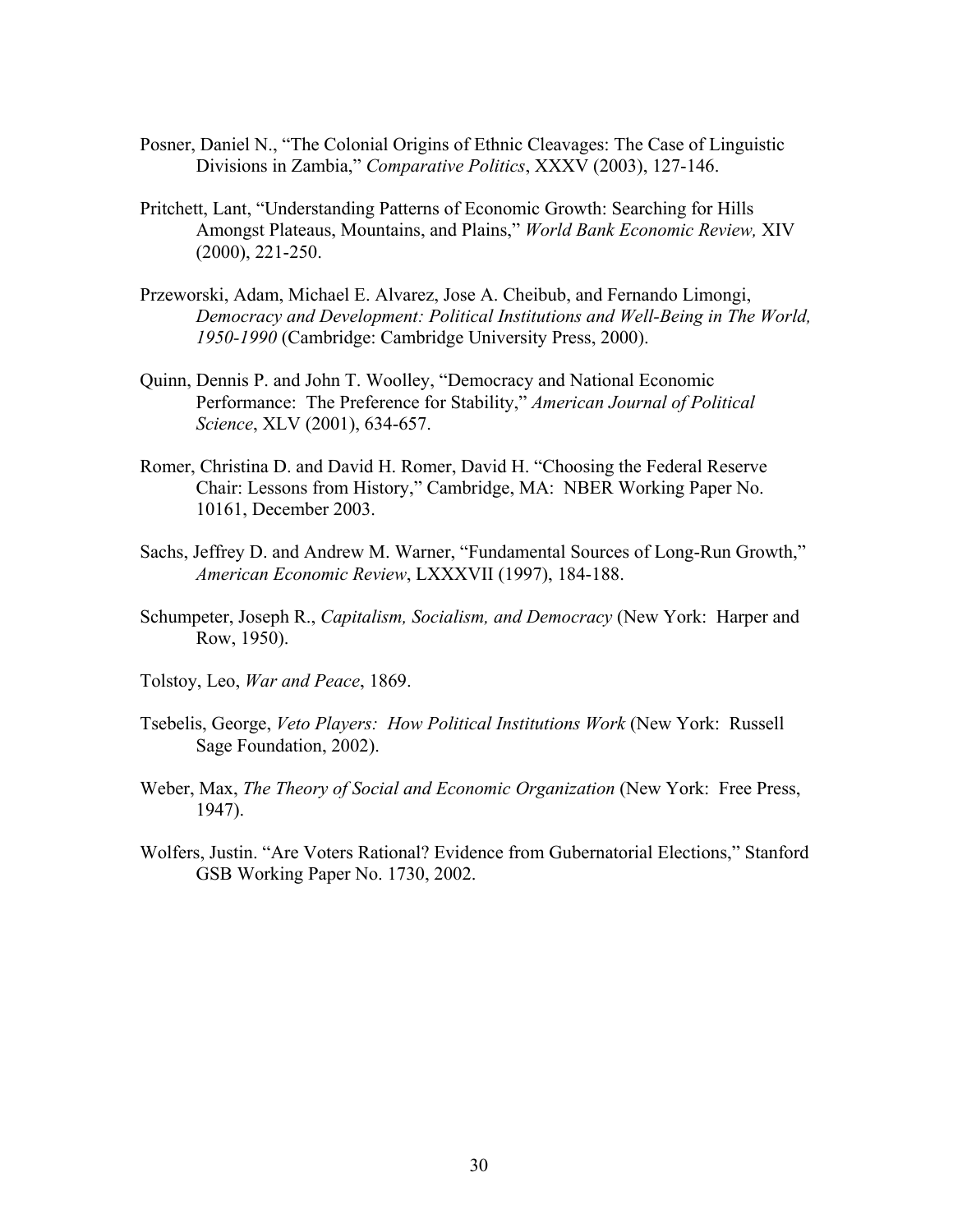### **TABLE I**

### **How Leaders Leave Power**

| 130 Countries                                                    |
|------------------------------------------------------------------|
| All Leaders from 1945 or National Independence Date through 2000 |
| Number of Observations, by Type                                  |

| Lost Election<br>310   |              | <b>Term Limits</b><br>178 | Voluntary<br>Retirement<br>131 | Deposed<br>222                 |            | Death <sup>a</sup><br>105 | Other<br>225     |            | Total<br>$1184^{b}$ |
|------------------------|--------------|---------------------------|--------------------------------|--------------------------------|------------|---------------------------|------------------|------------|---------------------|
| Assassination<br>28    |              |                           |                                | Natural<br>65                  |            |                           | Accidental<br>12 |            | 105                 |
| Heart<br>disease<br>29 | Cancer<br>12 | <b>Stroke</b><br>6        | Other<br>Disease<br>6          | Surgical<br>complications<br>3 | Other<br>9 |                           | Air crash<br>8   | Other<br>4 | 77                  |

a. There are 21 further cases (not included here) where leaders are killed during a coup.

 b. There are 1294 distinct terms in which leaders are in power in the data set, but only 1184 counted in this table, as we do not witness the exit of leaders who are still in power at the end of the year 2000.

 c. There are 77 cases of leaders who die in office by natural causes or accidents, but only 57 who die during periods where there is available growth data before and after the leader's death.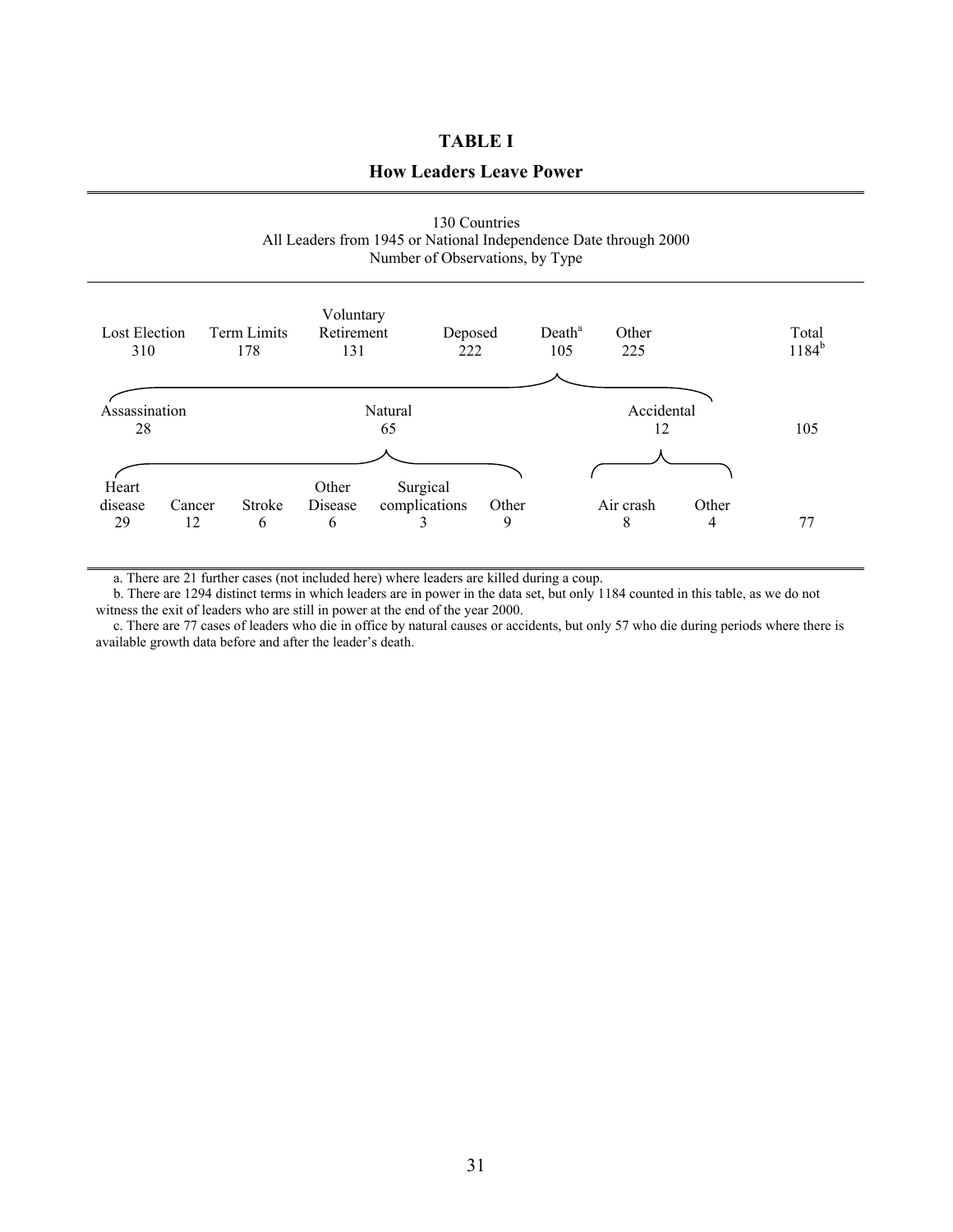# **TABLE II**

## **Deaths of National Leaders Due to Accidental or Natural Causes**

|                 |                          | Year of | Tenure           |                                                |
|-----------------|--------------------------|---------|------------------|------------------------------------------------|
| Country         | Leader                   | Death   | (Years)          | Nature of Death                                |
| Algeria         | Houari Boumediene        | 1978    | 13.5             | Waldenstrom's disease (blood disorder)         |
| Angola          | Agostinho Neto           | 1979    | 3.9              | Cancer of the pancreas                         |
| Argentina       | Juan Peron               | 1974    | .7 <sup>a</sup>  | Heart and kidney failure                       |
| Australia       | John Curtin              | 1945    | 3.7              | Heart attack                                   |
| Australia       | Harold Holt              | 1967    | 1.9              | Drowned while skin-diving in Port Philip Bay   |
| <b>Barbados</b> | John (Tom) Adams         | 1985    | 8.5              | Heart attack                                   |
| <b>Barbados</b> | Errol Barrow             | 1987    | 1.0 <sup>a</sup> | No cause of death announced                    |
| <b>Bolivia</b>  | Rene Barrientos (Ortuna) | 1969    | $2.7^{a}$        | Helicopter crash                               |
| <b>Botswana</b> | Sir Seretse Khama        | 1980    | 13.8             | Cancer of the stomach                          |
| <b>Brazil</b>   | Arthur da Costa e Silva  | 1969    | 2.6              | Paralytic stroke, then heart attack            |
| China           | Mao Tse-tung             | 1976    | 26.9             | Parkinson's disease                            |
| China           | Deng Xiaoping            | 1997    | 19.2             | Parkinson's disease                            |
| Comoros         | Prince Jaffar            | 1975    | .4               | While on pilgrimage to Mecca                   |
| Comoros         | Mohamad Taki             | 1998    | 2.7              | Heart attack                                   |
| Cote d'Ivoire   | Felix Houphouet-Boigny   | 1993    | 33.3             | Following surgery for prostate cancer          |
| Denmark         | Hans Hedtoft             | 1955    | 1.3 <sup>a</sup> | Heart attack in hotel in Stockholm             |
| Denmark         | Hans Hansen              | 1960    | 5.0              | Cancer                                         |
| Dominica        | Roosevelt Douglas        | 2000    | 0.7              | Heart attack                                   |
| Ecuador         | Jaime Roldos (Aguilera)  | 1981    | 1.8              | Plane crash in Andes                           |
| Egypt           | Gamal Abdel Nasser       | 1970    | 15.9             | Heart attack                                   |
| France          | Georges Pompidou         | 1974    | 4.8              | Cancer                                         |
| Gabon           | Leon Mba                 | 1967    | 7.3              | Cancer (in Paris)                              |
| Greece          | Georgios II              | 1947    | 11.4             | Heart attack                                   |
| Grenada         | <b>Herbert Blaize</b>    | 1989    | 5.0              | Prostate cancer                                |
| Guinea          | Sekou Toure              | 1984    | 25.5             | Heart attack during surgery in Cleveland       |
| Guyana          | Linden Burnham           | 1985    | 19.2             | During surgery                                 |
| Guyana          | Cheddi Jagan             | 1997    | 4.4              | Heart attack a few weeks after heart surgery   |
| Haiti           | Francois Duvalier        | 1971    | 13.5             | Heart disease                                  |
| Hungary         | <b>Jozsef Antall</b>     | 1993    | 3.6              | Lymphatic cancer                               |
| Iceland         | Bjarni Benediktsson      | 1970    | 6.7              | House fire                                     |
| India           | Jawaharlal Nehru         | 1964    | 16.8             | Stroke                                         |
| India           | Lal Bahadur Shastri      | 1966    | 1.6              | Heart attack                                   |
| Iran            | Ayatollah Khomeini       | 1989    | 10.3             | Following surgery to stem intestinal bleeding  |
| <b>Israel</b>   | Levi Eshkol              | 1969    | 5.7              | Heart attack                                   |
| Jamaica         | Donald Sangster          | 1967    | 0.1              | <b>Stroke</b>                                  |
| Japan           | Masayoshi Ohira          | 1980    | 1.5              | Heart attack                                   |
| Japan           | Keizo Obuchi             | 2000    | 1.7              | Stroke                                         |
| Jordan          | Hussein al-Hashimi       | 1999    | 46.5             | Non-Hodgkin's lymphoma                         |
| Kenya           | Jomo Kenyatta            | 1978    | 14.7             | While sleeping                                 |
| Liberia         | William V.S. Tubman      | 1971    | 27.6             | Complications surrounding surgery on prostate  |
| Luxembourg      | Pierre Dupong            | 1953    | 16.1             | Complications from broken leg                  |
| Luxembourg      | Pierre Frieden           | 1959    | 0.9              | Cause unclear                                  |
| Malaysia        | Tun Abdul Razak          | 1976    | 5.3 <sup>a</sup> | Leukemia (in London)                           |
| Mauritania      | Ahmed Ould Bouceif       | 1979    | $\cdot$ 1        | Plane crash in sandstorm over Atlantic         |
| Morocco         | Mohammed V               | 1961    | 5.3 <sup>a</sup> | Following operation to remove growth in throat |
| Morocco         | Hassan II                | 1999    | 38.4             | Heart attack                                   |
| Mozambique      | Samora Machel            | 1986    | 11.3             | Plane crash near Maputo                        |
| Nepal           | Tribhuvan                | 1955    | 4.1              | Heart attack in Zurich                         |
| Nepal           | Mahendra                 | 1972    | 16.9             | Heart attack                                   |
| New Zealand     | Norman Kirk              | 1974    | 1.7              | Heart attack                                   |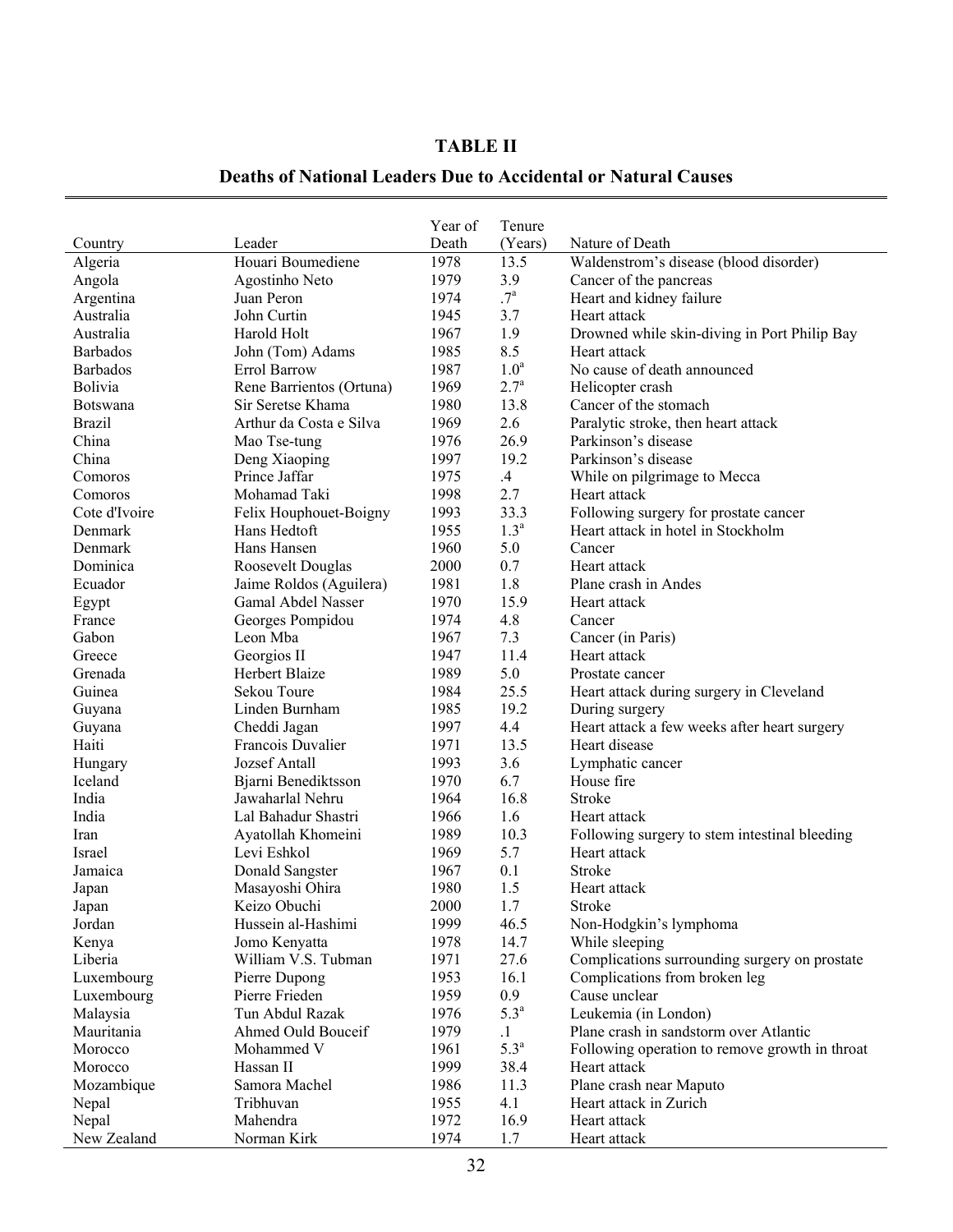| Nicaragua            | Rene Schick Gutierrez    | 1966 | 3.3            | Heart attack                     |
|----------------------|--------------------------|------|----------------|----------------------------------|
| Niger                | Seyni Kountche           | 1987 | 13.6           | Cancer (brain tumor)             |
| Nigeria              | Sani Abacha              | 1998 | 4.6            | Heart attack (some say poisoned) |
| Pakistan             | Mohammed Ali Jinnah      | 1948 | 1.1            | Heart failure                    |
| Pakistan             | Mohammed Zia Ul-Haq      | 1988 | 11.1           | Plane crash in Pakistan          |
| Panama               | Domingo Diaz Arosemena   | 1949 | 9              | Heart attack                     |
| Panama               | Omar Torrijos Herrera    | 1981 | 12.8           | Plane crash near Penonomé        |
| Philippines          | Manuel Roxas y Acuna     | 1948 | 1.9            | Heart attack                     |
| Philippines          | Ramon Magsaysay          | 1957 | 3.2            | Plane crash on Cebu Island       |
| Poland               | <b>Boleslaw Bierut</b>   | 1956 | 11.2           | Heart attack                     |
| Portugal             | Francisco de Sa Carneiro | 1980 | 0.9            | Light plane crash near Lisbon    |
| Romania              | Gheorghe Gheorghiu-Dej   | 1965 | 17.2           | Pneumonia                        |
| Sierra Leone         | Sir Milton Margai        | 1964 | 3.0            | After "brief illness"            |
| South Africa         | Johannes G. Strijdom     | 1958 | 3.7            | Heart disease                    |
| Spain                | Francisco Franco         | 1975 | 36.3           | Heart failure                    |
| Sri Lanka            | Don Stephen Senanayake   | 1952 | 4.5            | Thrown from horse                |
| Swaziland            | Sobhuza II               | 1982 | 60.7           | Unknown                          |
| Sweden               | Per Hansson              | 1946 | 10.0           | Stroke                           |
| Syria                | Hafiz al-Assad           | 2000 | 29.6           | Heart attack                     |
| Taiwan               | Chiang Kai-Shek          | 1975 | $25.3^{\circ}$ | Heart attack                     |
| Taiwan               | Chiang Ching-Kuo         | 1988 | 12.8           | Heart attack                     |
| Thailand             | Sarit Thanarat           | 1963 | 5.1            | Heart and lung ailments          |
| Trinidad and Tobago  | Eric Williams            | 1981 | 18.6           | Complications from diabetes      |
| <b>United States</b> | Franklin D. Roosevelt    | 1945 | 12.1           | Stroke                           |
| Uruguay              | Tomas Berreta            | 1947 | $\mathcal{A}$  | During emergency surgery         |
| Uruguay              | Luis Ganattasio          | 1965 | .9             | Heart attack                     |
| Uruguay              | Oscar Gestido            | 1967 | $\cdot$ 8      | Heart attack                     |
|                      |                          |      |                |                                  |

 $\sim$ 

a. Second time in power.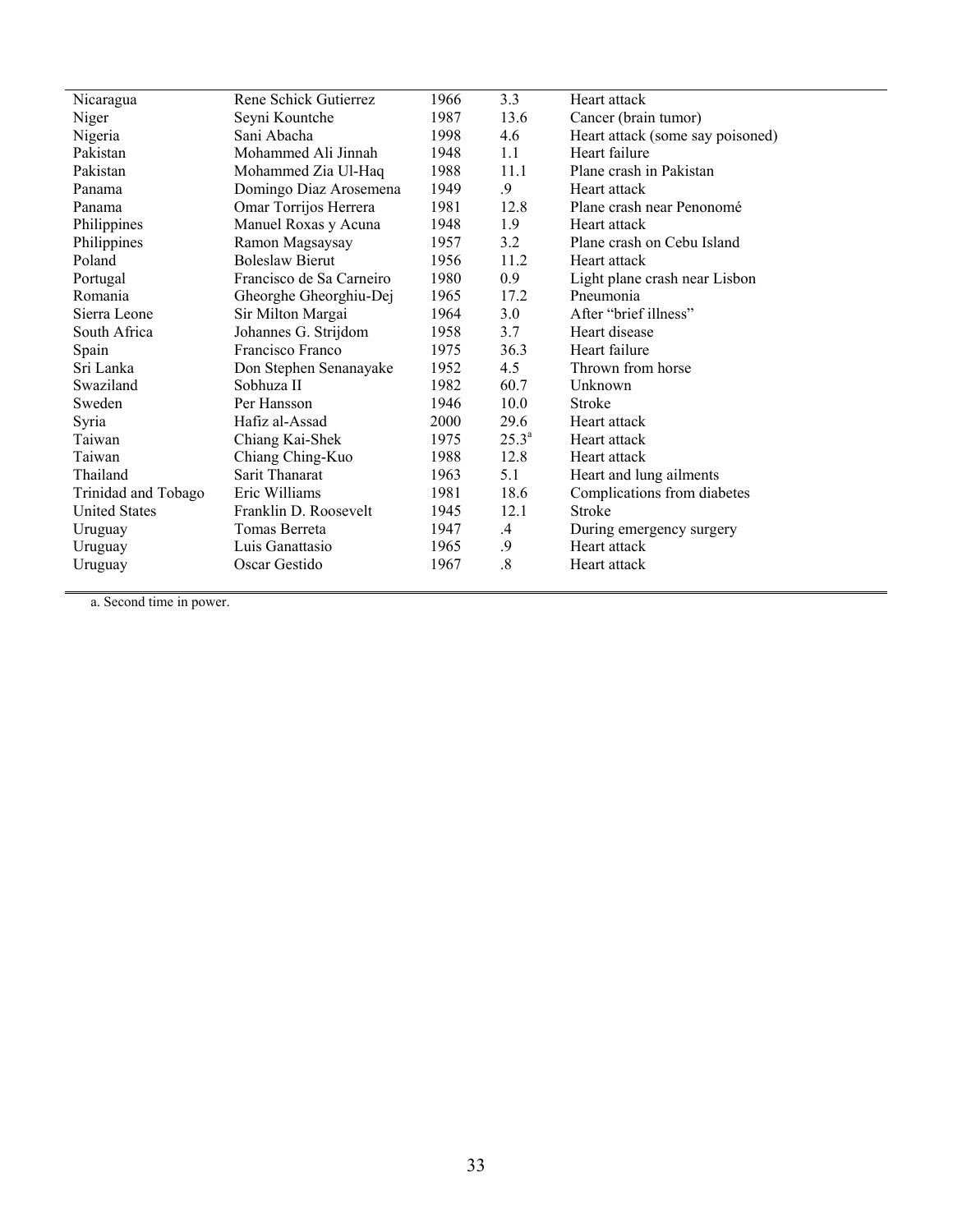### **TABLE III**

#### **Do Leaders Matter?**

|                                                     |                | All Leaders |            | Leaders with Tenure $\geq$ 2 Years |            |            |  |
|-----------------------------------------------------|----------------|-------------|------------|------------------------------------|------------|------------|--|
|                                                     | $\overline{J}$ | Wald        | Rank       | $\overline{J}$                     | Wald       | Rank       |  |
|                                                     | statistic      | P-Value     | P-Value    | statistic                          | P-Value    | P-Value    |  |
| <b>Treatment Timings</b>                            |                |             |            |                                    |            |            |  |
| t                                                   | 1.312          | $.0573*$    | $0.017**$  | 1.392                              | $.0390**$  | $0.004***$ |  |
| $t+1$                                               | 1.272          | $.0845*$    | $0.075*$   | 1.361                              | $.0537*$   | $0.052*$   |  |
| $t+2$                                               | 1.308          | $.0669*$    | 0.172      | 1.443                              | $.0314**$  | 0.121      |  |
| Control Timings                                     |                |             |            |                                    |            |            |  |
| $t-5$                                               | 0.841          | .7953       | 0.446      | 0.918                              | .6269      | 0.357      |  |
| $t-6$                                               | 0.986          | .5026       | 0.806      | 0.962                              | .5409      | 0.905      |  |
| Number of leaders (t)<br>Number of observations (t) | 57<br>5567     | 57<br>5567  | 57<br>5567 | 47<br>5567                         | 47<br>5567 | 47<br>5567 |  |

 Under the null hypothesis, growth is similar before and after randomly-timed leader transitions. P-values indicate the probability that the null hypothesis is true. The *J*-statistic is the test statistic described in equation (3) in the text; under the null,  $J = 1$ , and higher values of *J* correspond to greater likelihood that the null is false. P-values in columns (2) and (5) are from Chi-squared tests, where the POST and PRE dummies are estimated via OLS allowing for region-specific heteroskedasticity and a region-specific AR(1) process, where the regions are Asia, Latin America, Western Europe, Eastern Europe/Transition, Middle East/North Africa, Sub-Saharan Africa, and Other. Estimation using alternative error structures for the Wald test produce similar or stronger results. Estimation of columns (3) and (6) is via the Rank-method described in the text. The regressions reported in this table compare 5-year growth averages before and after leader deaths. The treatment timing "t" considers growth in the 5-year period prior to the transition year with growth in the 5-year period after the transition year. The treatment timings "t+1" and "t+2" shift the POST period forward 1 and 2 years respectively. The control timings shift both PRE and POST dummies 5 and 6 years backwards in time. Significance at the 10 percent, 5 percent, and 1 percent level is denoted by \*, \*\*, and \*\*\* respectively.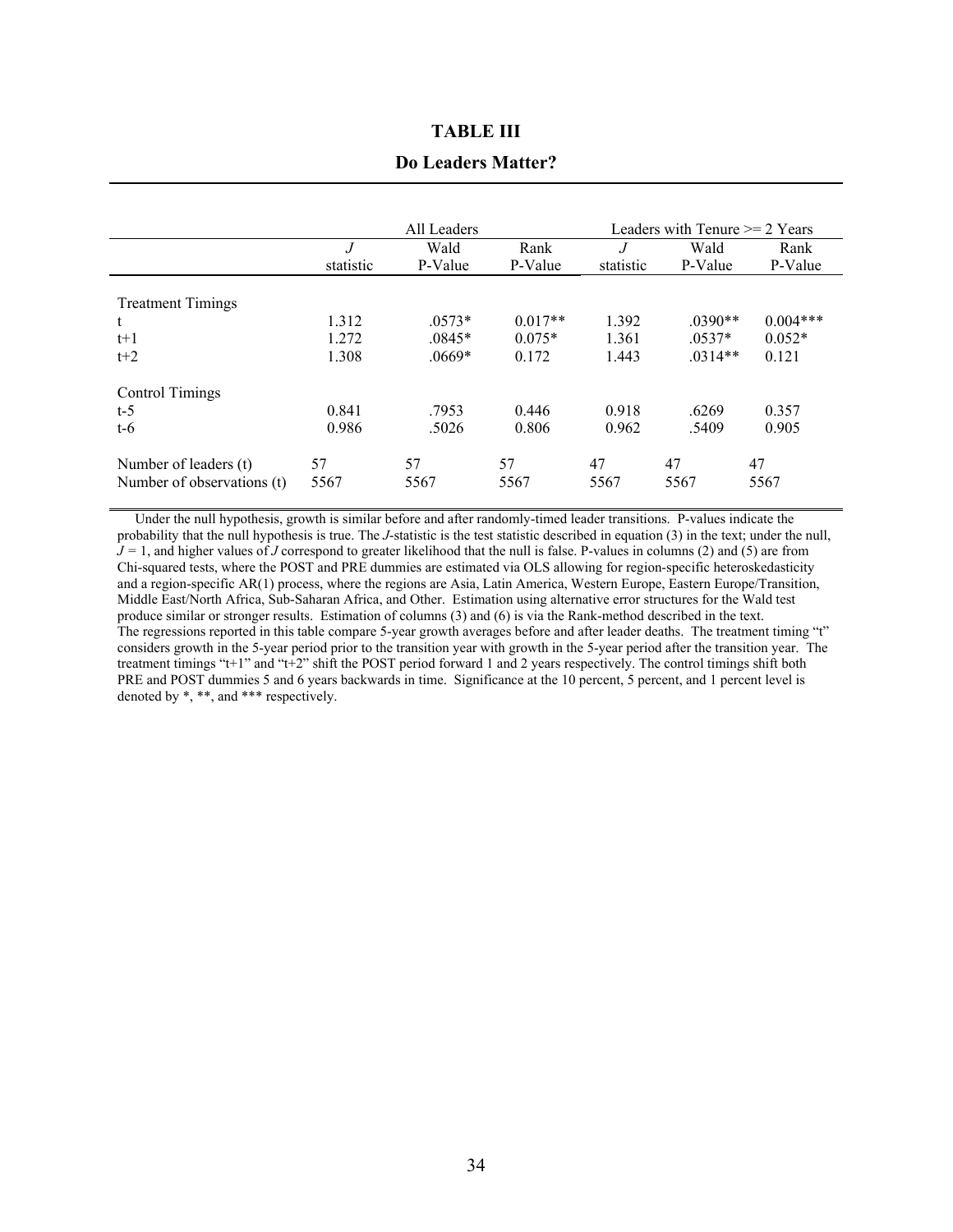|                                  | (1)     | (2)      | (3)        |
|----------------------------------|---------|----------|------------|
| Previous Year's                  |         |          |            |
| Growth                           | 1.648   |          | 0.902      |
|                                  | (2.254) |          | (2.306)    |
| Change in Consumption            |         | 0.684    |            |
|                                  |         | (1.553)  |            |
| Change in Government Expenditure |         | $-0.127$ |            |
|                                  |         | (1.109)  |            |
| Change in Investment             |         | 0.802    |            |
|                                  |         | (0.692)  |            |
| Change in Trade                  |         | 0.075    |            |
|                                  |         | (1.24)   |            |
| Change in Terms of Trade         |         |          | 0.814      |
|                                  |         |          | (1.110)    |
| Change in Exchange Rate          |         |          | $-3.472**$ |
|                                  |         |          | (1.431)    |
| <b>Observations</b>              | 2267    | 2265     | 2267       |

# **Table IV Do Economic Variables Predict Leader Deaths?**

 Reported coefficients are from a conditional fixed-effects logit model of the probability of a leader death occurring in a given year, conditional on the number of leader deaths that actually occurred in each country. Results using mean changes in the independent variables over the previous 3 or 5 years, rather than in the previous year, are qualitatively similar. Standard errors are in

parentheses. Significance at the 10 percent, 5 percent, and 1 percent level is denoted by \*, \*\*, and \*\*\* respectively.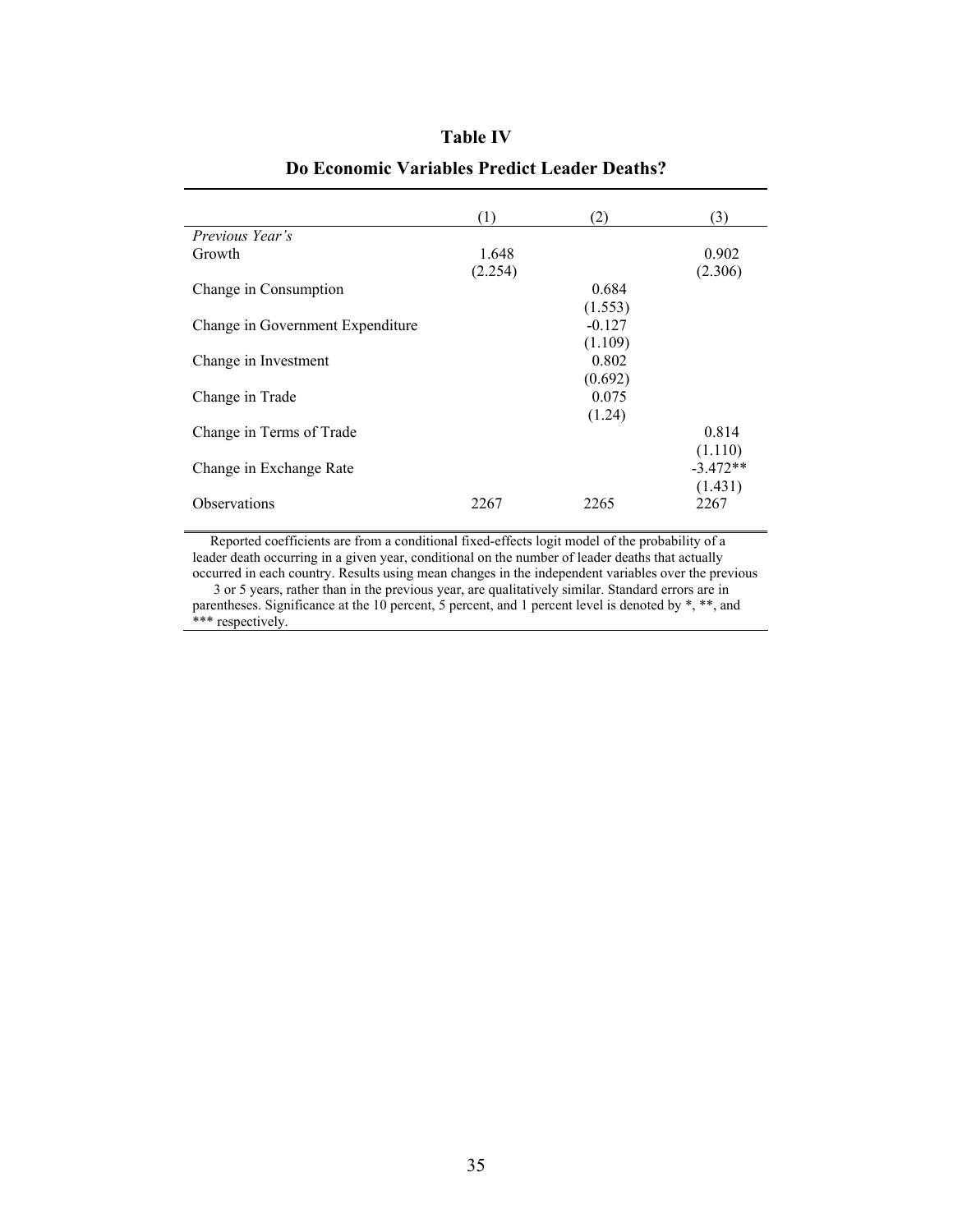### **TABLE V**

|                          | J<br>statistic | Wald<br>P-Value       | Rank<br>P-Value | .J<br>statistic       | Wald<br>P-Value | Rank<br>P-Value |  |
|--------------------------|----------------|-----------------------|-----------------|-----------------------|-----------------|-----------------|--|
|                          |                | Autocrats (Polity IV) |                 | Democrats (Polity IV) |                 |                 |  |
| <b>Treatment Timings</b> |                |                       |                 |                       |                 |                 |  |
| t                        | 1.621          | $0.019**$             | $0.040**$       | 1.000                 | 0.460           | 0.106           |  |
| $t+1$                    | 1.672          | $0.016**$             | $0.017**$       | 0.932                 | 0.552           | 0.712           |  |
| $t+2$                    | 1.592          | $0.028**$             | $0.051*$        | 1.021                 | 0.432           | 0.636           |  |
| Control Timings          |                |                       |                 |                       |                 |                 |  |
| $t-5$                    | 0.849          | 0.698                 | 0.837           | 0.866                 | 0.632           | $0.075*$        |  |
| $t-6$                    | 1.094          | 0.334                 | 0.977           | 0.647                 | 0.873           | 0.191           |  |
| Number of leaders (t)    | 29             | 29                    | 29              | 22                    | 22              | 22              |  |

### **Interactions with Type of Political Regime in Year Prior to Death**

 See notes to Table III. Distinctions across leader sets are defined using the "polity" variable in the Polity IV data set in the year prior to the leader's death. Autocrats are defined by having a polity score less than or equal to 0. Democrats are those leaders with a polity score greater than 0.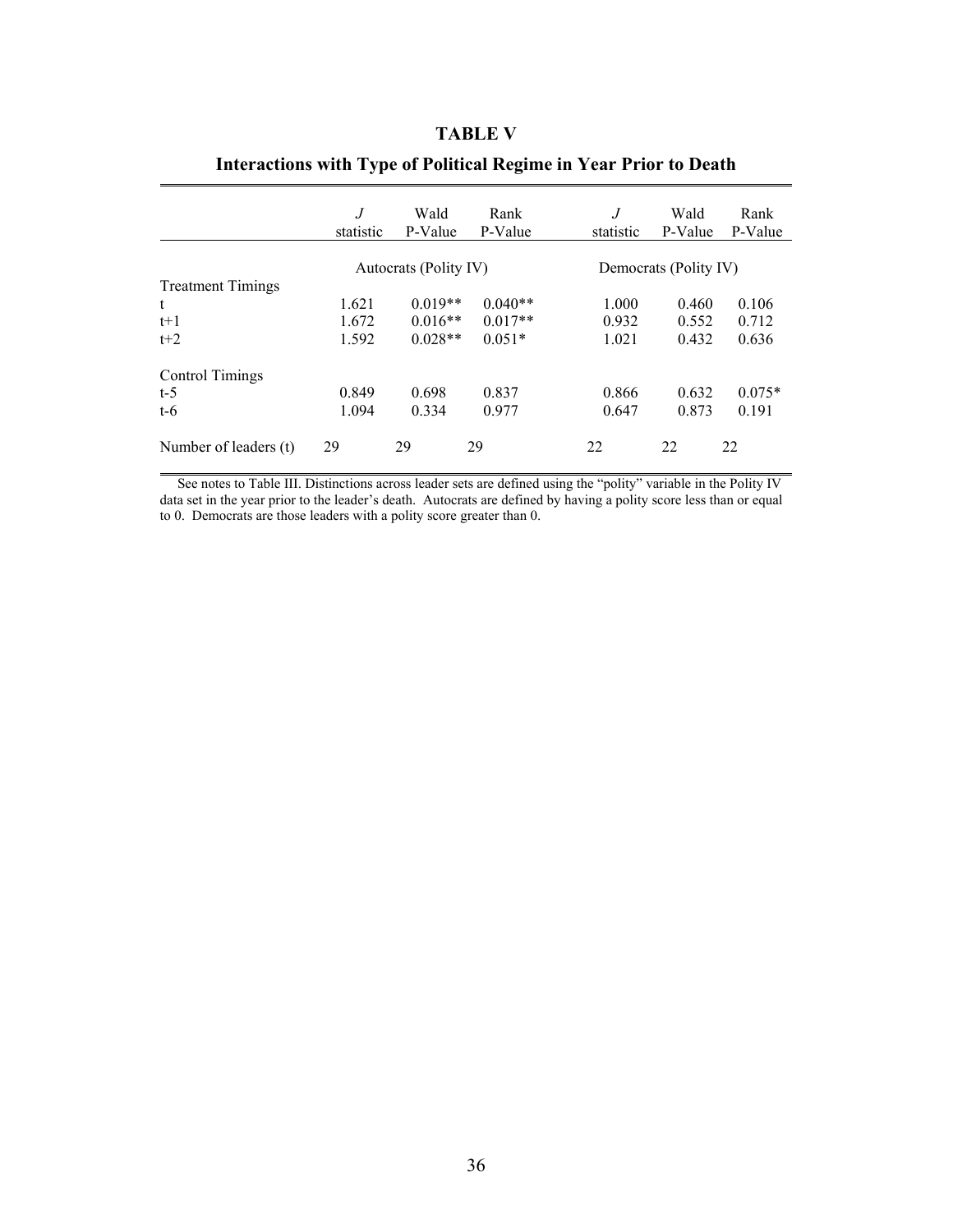### **TABLE VI**

### **Interactions with Country Characteristics**

|                       | Presence of Political Parties<br>(Autocracies only) |         | Selection of Leader<br>(Autocracies only) |               |  |
|-----------------------|-----------------------------------------------------|---------|-------------------------------------------|---------------|--|
|                       | No political<br>Has political                       |         |                                           | Did not seize |  |
|                       | parties                                             | parties | Seized power                              | power         |  |
| Treatment timings     |                                                     |         |                                           |               |  |
| t                     | $0.001***$                                          | 0.602   | 0.118                                     | 0.152         |  |
| $t+1$                 | $0.002***$                                          | 0.280   | $0.040**$                                 | 0.210         |  |
| $t+2$                 | $0.010***$                                          | 0.185   | 0.133                                     | 0.272         |  |
| Number of leaders (t) | Q                                                   | 15      | 13                                        | 13            |  |

#### P-values: Probability that dependent variable does not change systematically across randomly-timed leader deaths

|                       | Low Income in 1960 |       |       |          | Middle Income in 1960 |       |           | High Income in 1960 |          |  |
|-----------------------|--------------------|-------|-------|----------|-----------------------|-------|-----------|---------------------|----------|--|
|                       | All                | Autoc | Democ | All      | Autoc                 | Democ | All       | Autoc               | Democ    |  |
| Treatment timings     |                    |       |       |          |                       |       |           |                     |          |  |
| t                     | 0.264              | 0.223 | 0.451 | $0.096*$ | $0.072*$              | 0.531 | $0.042**$ | $0.067*$            | $0.082*$ |  |
| $t+1$                 | 0.263              | 0.158 | 0.590 | $0.063*$ | $0.040*$              | 0.840 | 0.403     | 0.138               | 0.517    |  |
| $t+2$                 | 0.701              | 0.490 | 0.804 | $0.059*$ | $0.039*$              | 0.459 | 0.495     | 0.111               | 0.638    |  |
| Number of leaders (t) | 15                 |       |       | 24       |                       |       |           |                     |          |  |

|                       |           | High Ethnic Fragmentation |       | Low Ethnic Fragmentation |            |       |
|-----------------------|-----------|---------------------------|-------|--------------------------|------------|-------|
|                       | All       | Autoc                     | Democ | All                      | Autoc      | Democ |
| Treatment timings     |           |                           |       |                          |            |       |
|                       | $0.029**$ | $0.034**$                 | 0.371 | $0.091*$                 | 0.157      | 0.113 |
| $t+1$                 | 0.133     | 0.137                     | 0.493 | 0.253                    | $0.010***$ | 0.750 |
| $t+2$                 | 0.483     | 0.375                     | 0.608 | 0.193                    | $0.004***$ | 0.702 |
|                       |           |                           |       |                          |            |       |
| Number of leaders (t) | 28        | 18                        | 10    | 22                       | 8          | 10    |

 See notes to previous tables. "Presence of political parties" is based on the "mobilize" variable from from Przeworski et al. [2000], and "Selection of Leader" is from authors' classification. "High" ethnic fragmentation refers to all countries above the median in that variable among all countries in the sample, not just countries with random leader deaths. Low Income, Middle Income, and High Income split countries into thirds by per-capita income in 1960. The table reports p-values for the Rank test of the null hypothesis that growth does not change unusually in the five years before and after a random leadership transition.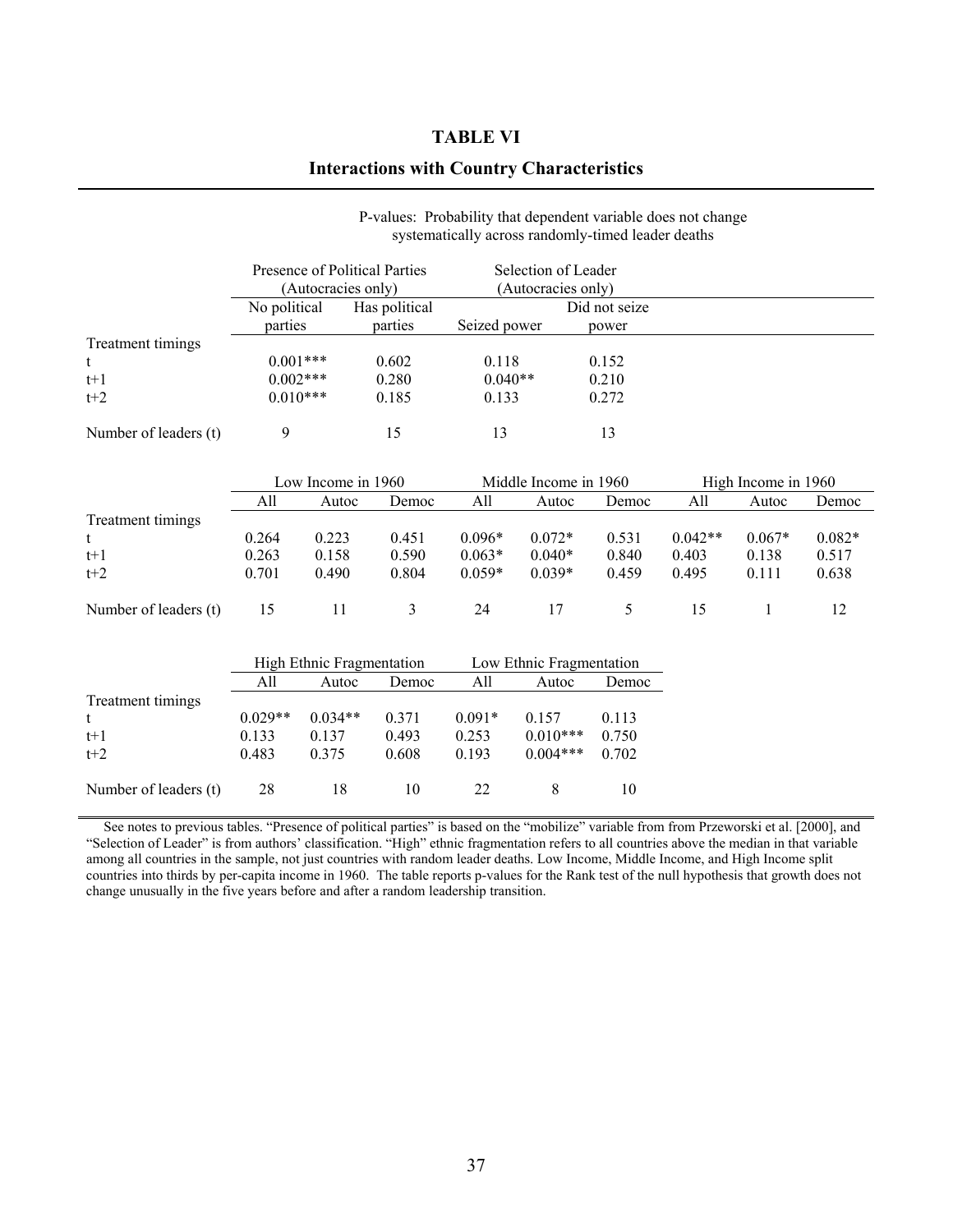## **TABLE VII**

### **What Policies Do Leaders Affect?**

|                       | P-values: Probability that dependent variable does not change<br>systematically across randomly-timed leader deaths |             |          |              |  |  |  |  |
|-----------------------|---------------------------------------------------------------------------------------------------------------------|-------------|----------|--------------|--|--|--|--|
|                       | Growth of<br>Growth of<br>Government                                                                                |             |          |              |  |  |  |  |
|                       | Inflation                                                                                                           | Expenditure | Trade    | Any Conflict |  |  |  |  |
| All leaders           |                                                                                                                     |             |          |              |  |  |  |  |
| t.                    | $0.006***$                                                                                                          | 0.200       | 0.284    | 0.715        |  |  |  |  |
| $t+1$                 | $0.036**$                                                                                                           | 0.114       | 0.195    | 0.589        |  |  |  |  |
| $t+2$                 | $0.065*$                                                                                                            | 0.178       | 0.164    | 0.482        |  |  |  |  |
| Autocrats             |                                                                                                                     |             |          |              |  |  |  |  |
| t                     | $0.009***$                                                                                                          | 0.356       | 0.251    | 0.471        |  |  |  |  |
| $t+1$                 | $0.039**$                                                                                                           | 0.492       | 0.162    | 0.39         |  |  |  |  |
| $t+2$                 | $0.025**$                                                                                                           | 0.300       | $0.057*$ | 0.303        |  |  |  |  |
| Democrats             |                                                                                                                     |             |          |              |  |  |  |  |
| t                     | 0.186                                                                                                               | 0.202       | 0.492    | 0.789        |  |  |  |  |
| $t+1$                 | 0.207                                                                                                               | $0.088*$    | 0.445    | 0.717        |  |  |  |  |
| $t+2$                 | 0.158                                                                                                               | 0.327       | 0.682    | 0.701        |  |  |  |  |
| Number of leaders (t) | 57                                                                                                                  | 57          | 57       | 55           |  |  |  |  |

See notes to previous tables. Dependent variables are described in the text.